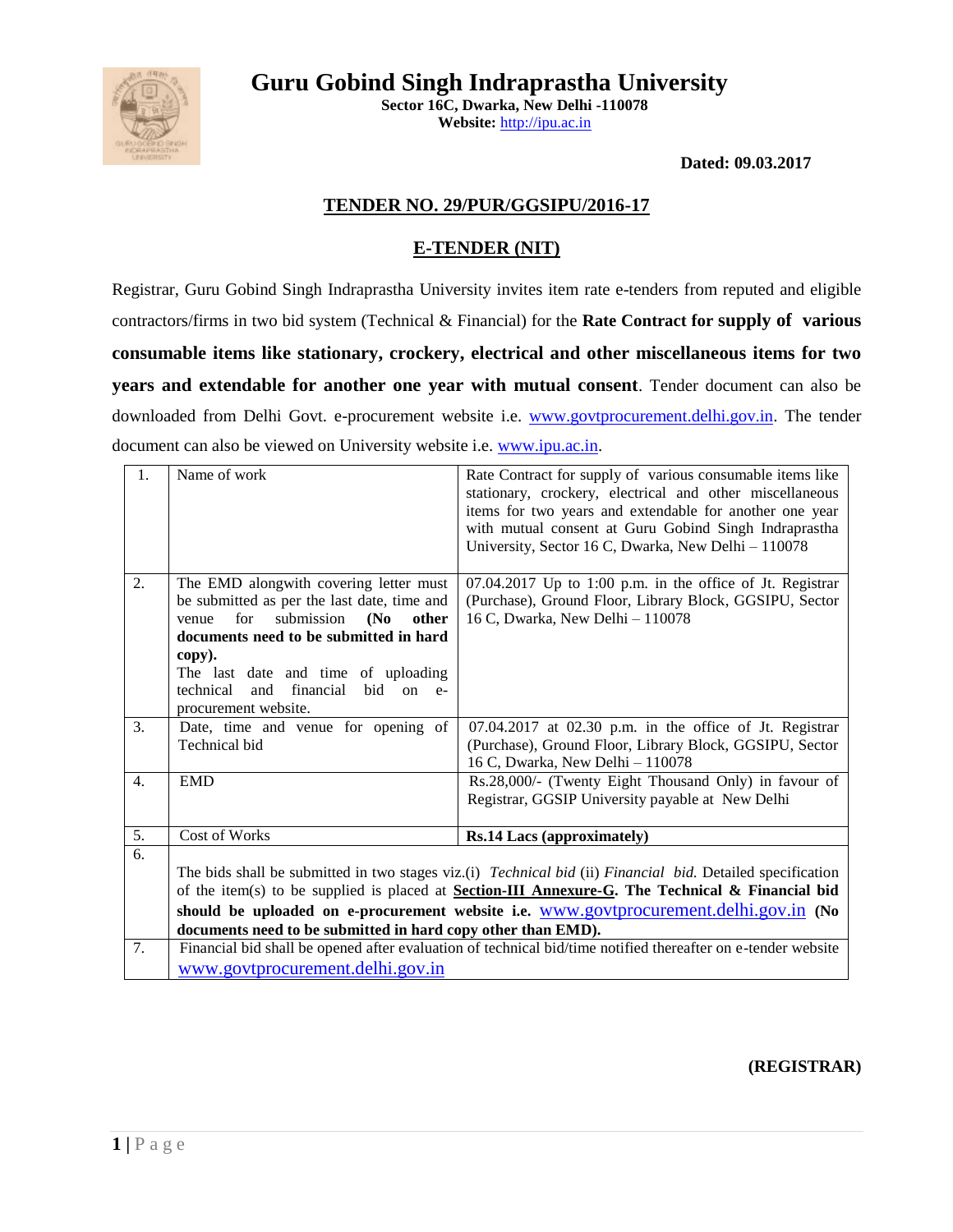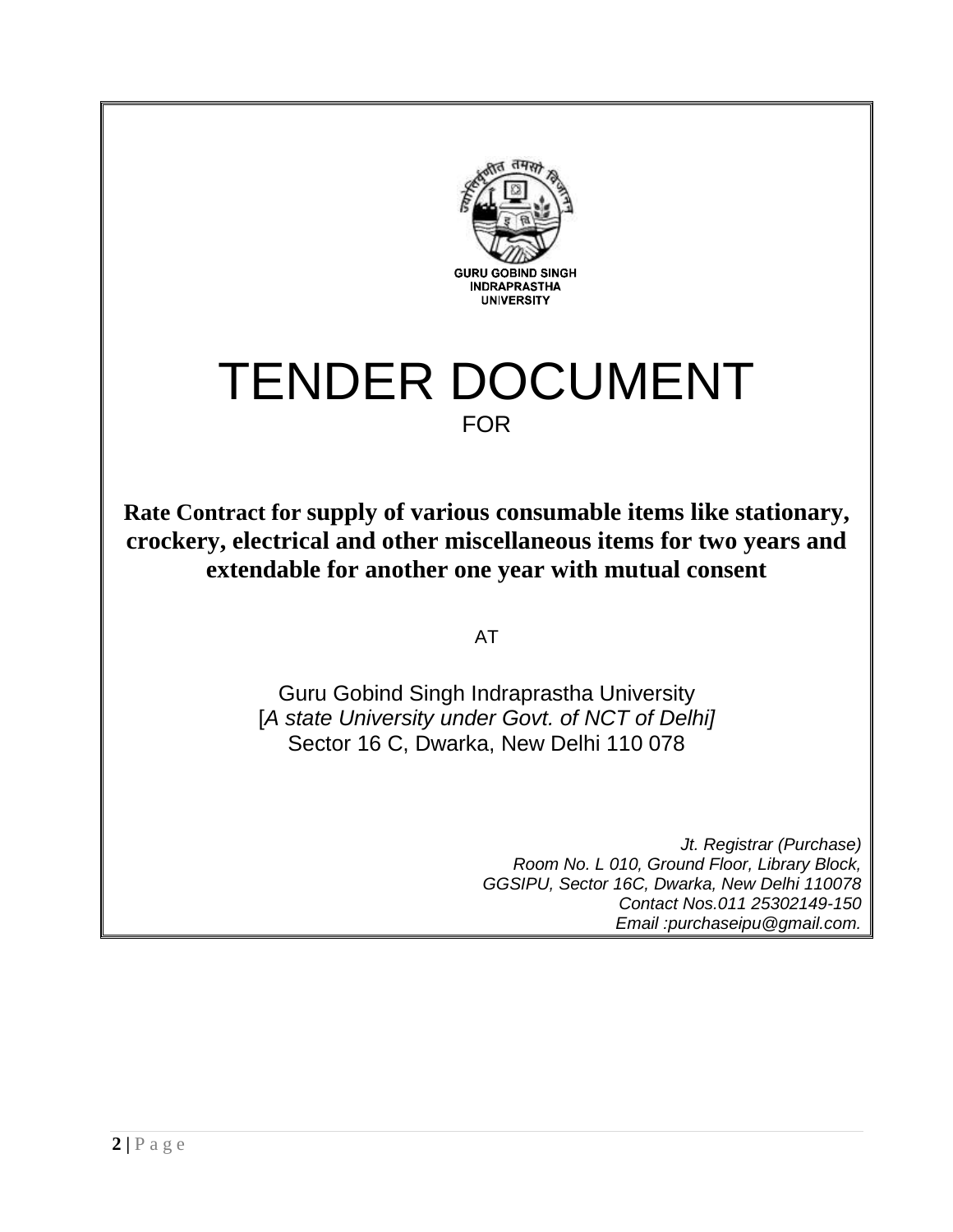# **NOTICE INVITING TENDER**

## **TENDER NO… /PUR/GGSIPU/2016-17**

Registrar, Guru Gobind Singh Indraprastha University (GGSIPU) invites item rate e-tender (in two bid system – Part I & II) from reputed and experienced contractors/suppliers for the following stores:

- 1. **Particulars of Items:** Details of the items with specification is mentioned at annexure-G
- **2. Quantity**: Quantity is mentioned at annexure-G
- **3. Earnest Money Deposit (EMD) in the form of DD/FDR:** Rs.28,000/- (Twenty Eight Thousand Only) in favour of Registrar, GGSIP University payable at New Delhi
- **4. Completion period:** Supply within 30 days from the date of issue of award of the tender/issue of Purchase Order.
- **5. Availability of Tender Document:** Tender Document with detailed terms & conditions can be downloaded from Delhi govt. e-procurement website i.e. [www.govtprocurement.delhi.gov.in](http://www.govtprocurement.delhi..gov.in/)
- **6. Qualification of the Tenderer :** To qualify for award of the work, the intending tenderer must have in its name as a supplier/prime contractor experience of having supply the stationary items at least three similar nature of works in public sector undertaking, Govt. department, Educational Institutions, Research Institutional or in reputed private sector in India during last 3 (three) years. "Similar nature of work' means execution of Supply of various consumable items like stationary, crockery, electrical and other miscellaneous items – mentioned at annexure-G. After opening of part-l of the offer, the same will be scrutinized for eligibility / qualification.
- **7. Validity Period of Offer:** The rates offered in Part II (Financial bid) should be valid for one hundred and eighty (180) days from the date of opening of Part II (Financial bid) of the Tender.
- **8. Receipt and opening of Tenders:** The covering letter with EMD only to reach to this office on or before 10.02.2017 before 01.00 PM. The Technical Bid will be opened on the same day at 02.30 pm.
- **9.** The required EMD (**separate for each bid)** as mentioned at Annexure-G in the form of DD or FDR must be received as per the schedule given in clause 8 above, failing which the offer will be treated as non-responsive.
- **10.** GGSIPU reserve the right to accept or reject any or all the tenders wholly or partially without assigning any reason thereof.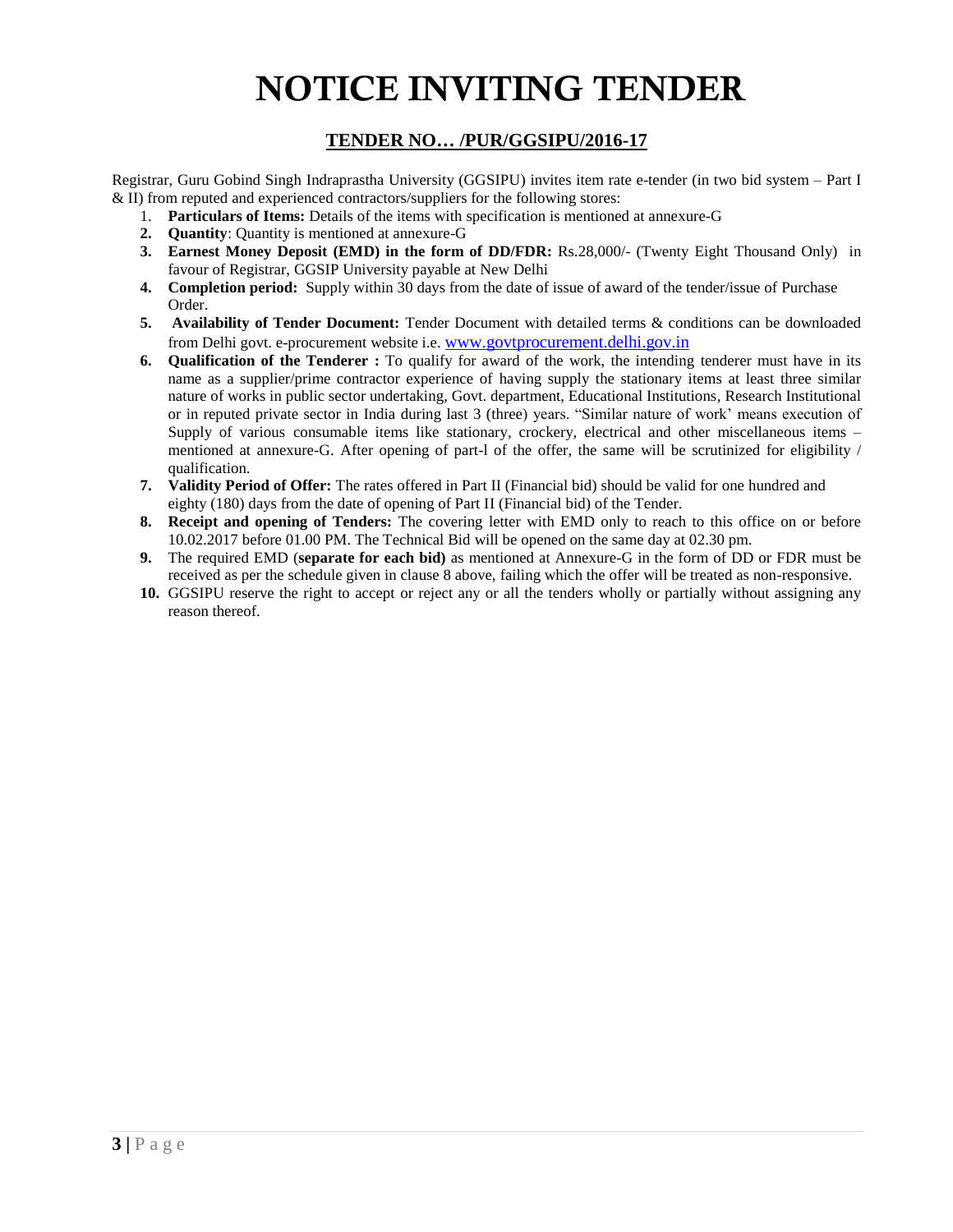# **INDEX**

| S. No.           | <b>Description</b>                                                                                                                       | Page No.  |
|------------------|------------------------------------------------------------------------------------------------------------------------------------------|-----------|
|                  |                                                                                                                                          |           |
| 1.               | Notice--Inviting Tender                                                                                                                  | 3         |
| 2.               | Section-I--Instructions to Bidders                                                                                                       | $5 - 11$  |
| 3.               | Section-II--Information regarding Technical Eligibility (Annexure A, A1, A2,<br>A3, B, C, D, E, F, J & Check list for submission of bid) | $12 - 23$ |
| $\overline{4}$ . | Sector-III--Technical Specification (Annexure-G)                                                                                         | 24-25     |
| 5.               | Section-IV--Financial bid (Annexure-H)                                                                                                   | $26 - 27$ |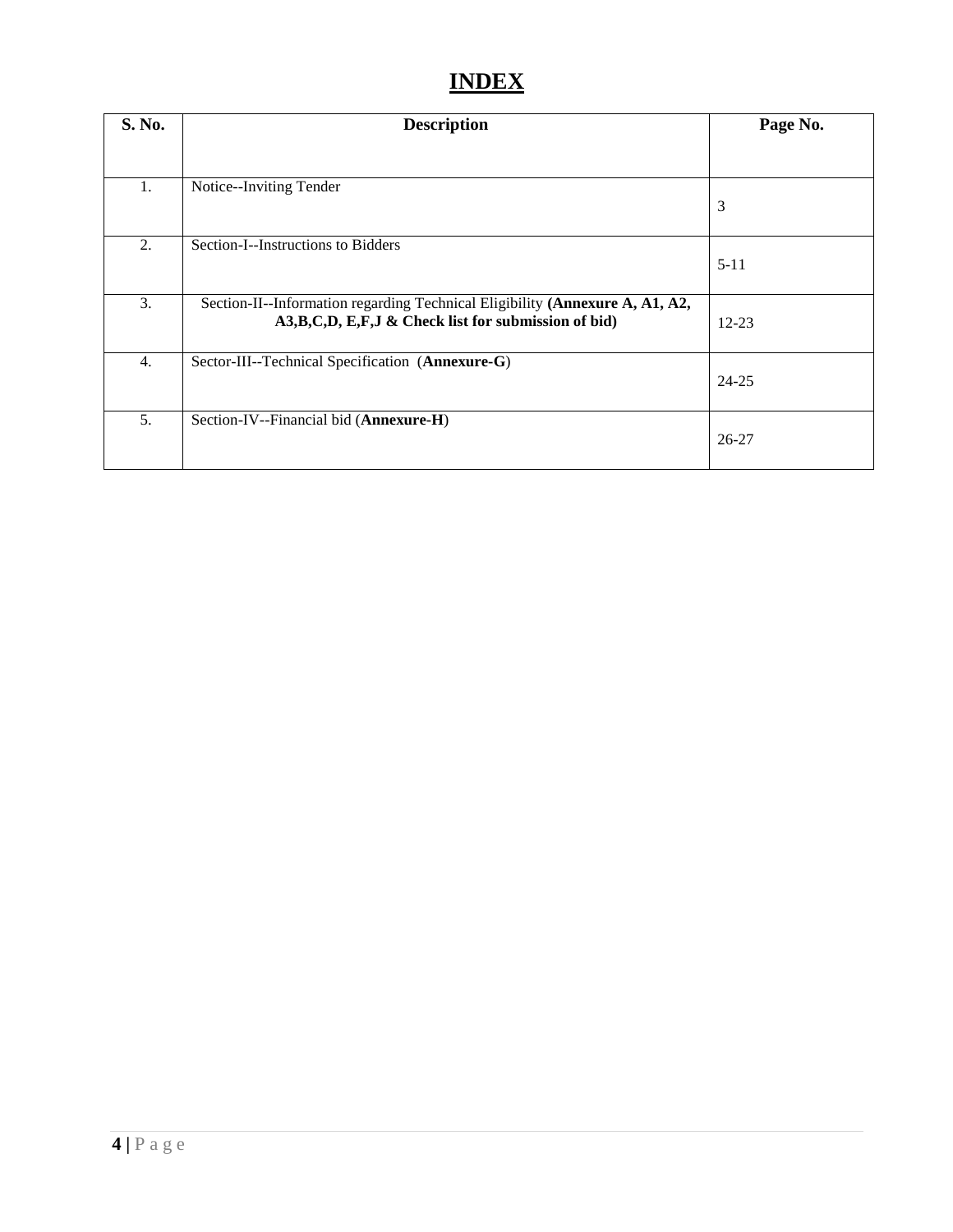# **Section-I INSTRUCTIONS TO BIDDERS**

#### **11.0 Scope**

The work consists of:

- 11.1 **Rate Contract for supply of various consumable items like stationary, crockery, electrical and other miscellaneous items for two years and extendable for another one year with mutual consent** at University Campus at Sector-16C, Dwarka, New Delhi as per specification in **Section-III, Annexure-G.**
- **12.0 Definitions:**
- 12.1 **GGSIPU** means Guru Gobind Singh Indraprastha University,New Delhi
- 12.2 **University** means Guru Gobind Singh Indraprastha University, New Delhi
- 12.3 **Employer** means the Registrar, GGSIPU and his successor
- 12.4 **Bidder** means the Manufacturer or his direct authorized distributor (dealing at first point), proprietary firm, partnership firm, limited company private or public or corporation
- 12.5 **"Year"** means "Financial year" unless stated otherwise.

#### **13.0 Who can apply?**

- 13.1 If the bidder is a proprietary firm, the application shall be signed by the proprietor with his full typewritten name and the full name of his firm with its current address, contact details etc.
- 13.2 If the bidder is a firm in partnership, the application shall be signed by all partners of the firm with their full typewritten names and current addresses, or alternatively, by a partner holding power of attorney for the firm. In the latter case a certified copy of the power of attorney should accompany the application. In both cases, a certified copy of partnership deed and current address of all the partners of the firm should accompany the application.
- 13.3 If the bidder is a limited company or a corporation, the application shall be signed by a duly authorized person holding power of attorney for signing the application accompanied by a certified copy of the power of attorney. The bidder should also furnish a certified copy of the Memorandum and Articles of Association duly attested by a Public Notary.
- 13.4 Joint Venture/ Consortiums are not accepted.

#### **14.0 Sealing and Marking of Bids.**

- 14.1 Technical bid must be submit on e-procurement website of each item and the respective EMD only should be submitted in the office.
- 14.2 The bidder shall place envelope marked as "**Earnest Money Deposit**" alongwith covering letter must be submitted in hard copy (No other documents need to be submit in hard copy) the envelop shall be addressed to Jt. Registrar (Purchase), Guru Gobind Singh Indraprastha University, Sector 16C, Dwarka, New Delhi – 110078.
- 14.3 The envelope containing EMD shall indicate the name and address of the bidder to enable the bid to be returned unopened in case it is declared late or is declared non-responsive.

#### 15.0 **Bid Submission:**

15.1 All the documents as per the Clause-16 must be uploaded on the e-tender website.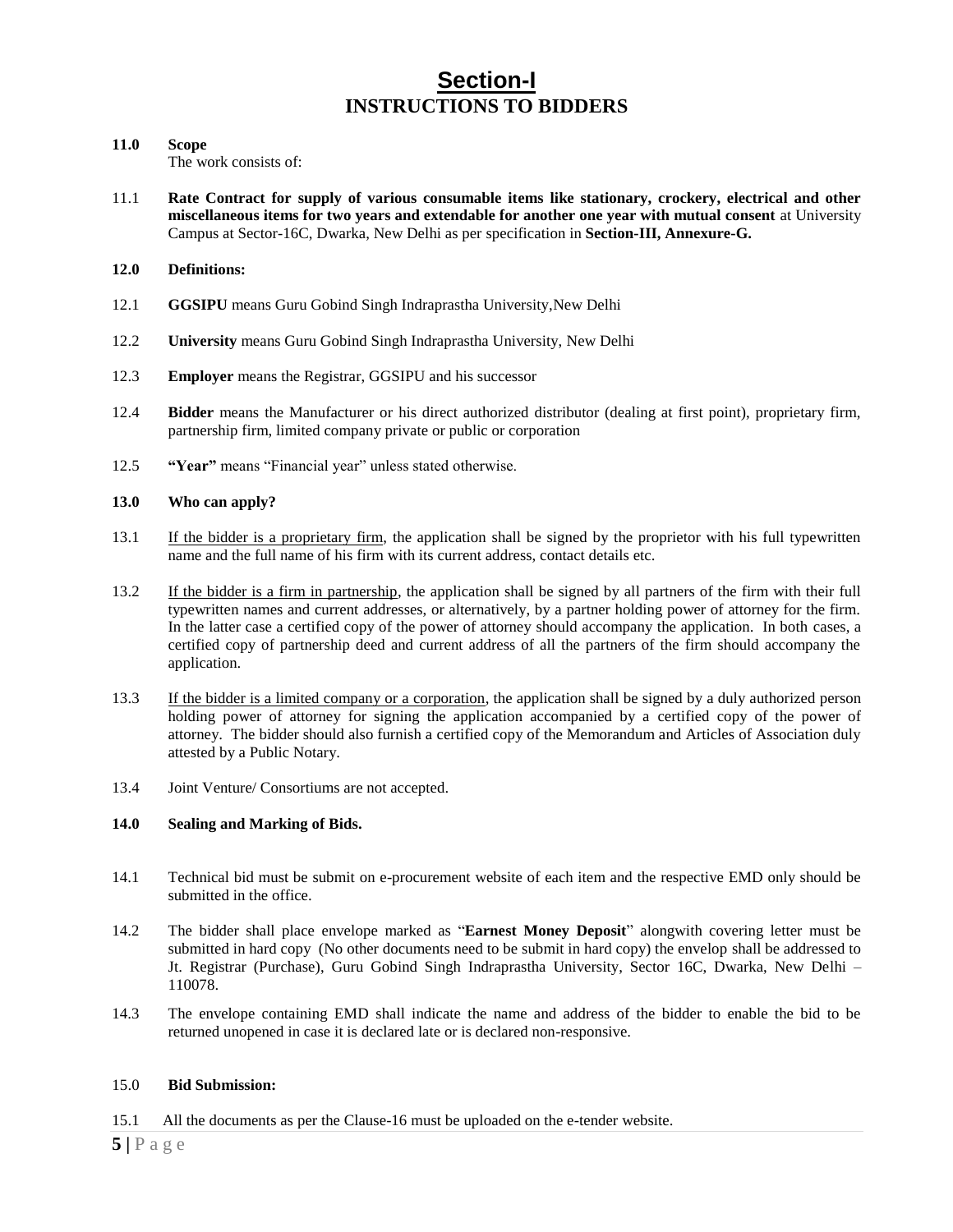- 15.2 The envelop named **"Earnest Money Deposit"** shall comprise of EMD amount of the tender document and the document comprise of the technical bids should be uploaded on e-procurement website i.e. [www.govtprocurement.delhi..gov.in](http://www.govtprocurement.delhi..gov.in/) **only** (Not to be submitted in hard copy)
- 15.3 The **"Financial Bid"** and shall comprise of the price bids uploaded on e-tender website i.e. [www.govtprocurement.delhi..gov.in](http://www.govtprocurement.delhi..gov.in/)
- 15.4 Each page of the Technical Bid, Tender Document must be signed by the authorized signatory of the bidder.
- 15.5 Conditions other than those laid down in the Tender document will not be entertained.

**16.0 Eligibility Criteria for Technical Bid**

**All eligibility documents from clause 16.1 to 16.6 must be uploaded at the e-procurement site only. EMD in the form of FDR or DD shall be deposited in the Tender Box as mentioned at clause 3 above. The formats/Annexure for the documents to be submitted, with Technical bids are placed at Section II (Annexure – A, A1, A2, and A3 to Annexure J):** 

**The EMD must be submitted in physical form as per the date and time mentioned above.**

The formats/Annexure for the documents to be submitted, with Technical bids are placed at **Section –II (Annexure – A, A1, A2, and A3 to Annexure E):** 

| 16.1 | Letter of Transmittal                                                                                                                                                                                                                                                                                                                                                                                                                                                                                                                                                                                                                                                                                                                                                                                                                         | $Annexure - A$    |
|------|-----------------------------------------------------------------------------------------------------------------------------------------------------------------------------------------------------------------------------------------------------------------------------------------------------------------------------------------------------------------------------------------------------------------------------------------------------------------------------------------------------------------------------------------------------------------------------------------------------------------------------------------------------------------------------------------------------------------------------------------------------------------------------------------------------------------------------------------------|-------------------|
|      | Declaration by Bidder                                                                                                                                                                                                                                                                                                                                                                                                                                                                                                                                                                                                                                                                                                                                                                                                                         | Annexure - A1     |
|      | <b>Compliance to Bid Requirement</b>                                                                                                                                                                                                                                                                                                                                                                                                                                                                                                                                                                                                                                                                                                                                                                                                          | $Annexure - A2$   |
|      | A declaration by the manufacturer as to the probable date of manufacture of the<br>item for which financial bid has been made.                                                                                                                                                                                                                                                                                                                                                                                                                                                                                                                                                                                                                                                                                                                | Annexure $- A 3 $ |
| 16.2 | Organizational Structure: - Legal status of the company/ organization with legal<br>proof along with certified copies.                                                                                                                                                                                                                                                                                                                                                                                                                                                                                                                                                                                                                                                                                                                        | $Annexure - B$    |
| 16.3 | Income Tax Registration (PAN No.).                                                                                                                                                                                                                                                                                                                                                                                                                                                                                                                                                                                                                                                                                                                                                                                                            | Attach certified  |
|      | Service Tax Registration/ DVAT Registration/ TIN Number                                                                                                                                                                                                                                                                                                                                                                                                                                                                                                                                                                                                                                                                                                                                                                                       | copies            |
|      | * Indian supplier must have valid registration with DVAT department and a<br>copy of last VAT return and photocopy of PAN card. In case, the vender is not<br>already registered with the VAT department of GNCTD, it will be compulsory<br>that the successful bidder will be mandatory required to get registered with the<br>VAT department GNCT Delhi as soon as the firm receives the supply/purchase<br>order and inform the same to the university. The indenting bidder shall be<br>required to furnish an undertaking in the performa as per Annexure-J (as per<br>tender document) which binds the bidder to mandatory to registered with Delhi<br>VAT department and provide TIN. On getting the supply/purchase order the<br>bidder is bound for delivery of goods from Delhi against a sale invoice issued<br>from Delhi office. | Annexure-J        |
| 16.4 | Average financial turnover of Rupees Fourteen Lacs during the immediate last<br>three consecutive financial years, duly audited, signed & stamped by a Chartered<br>Accountant.<br>The bidder should not have incurred losses in more than two years in the last 3<br>consecutive financial years, duly certified by Chartered Accountant, along with<br>copies of audited profit and loss account of last three years                                                                                                                                                                                                                                                                                                                                                                                                                        | <b>Annexure C</b> |
| 16.5 | The Tenderer shall have an experience and past performance on similar contract<br>for last three years in Govt. departments/ Govt. Organization/ PSUs.<br>Explanation:<br>"Similar Supply" means the work of Supply of stationary items- mentioned at<br>Annexure-G in public sector undertaking, Govt. department, Educational<br>Institutions, Research Institutional or in reputed private sector.                                                                                                                                                                                                                                                                                                                                                                                                                                         | <b>Annexure D</b> |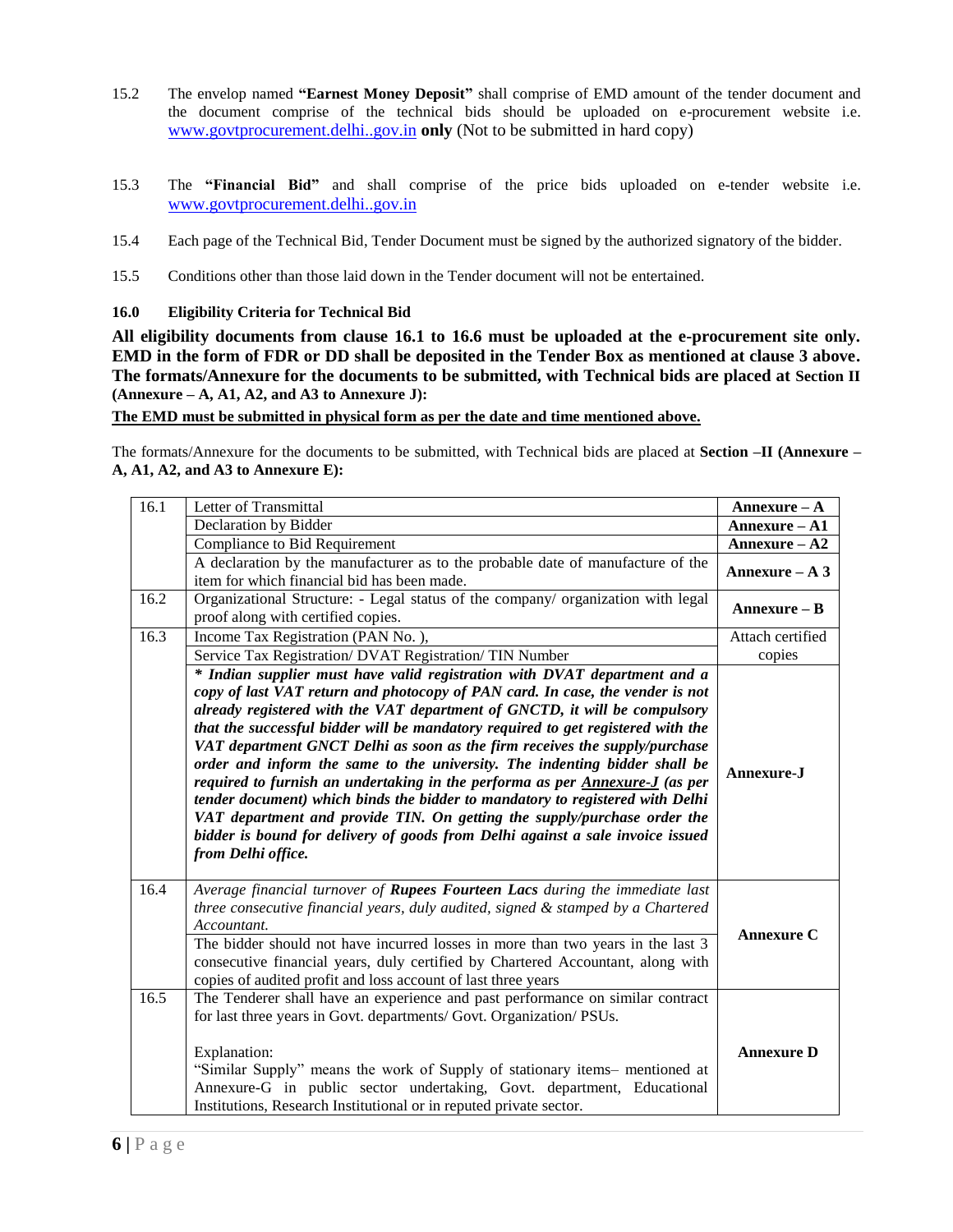| 16.6  | Bidder should upload scanned copy of ink signed authorization certificate             |  |
|-------|---------------------------------------------------------------------------------------|--|
|       | specially for this tender only from OEM (original equipment manufacturer) to          |  |
|       | participate/quote the rate of different printer/photocopier cartridges                |  |
| 16.7  | All the samples, as per specification should also be deposited in the Purchase        |  |
|       | Branch of the University in sealed bag duly super-scribed "Sample of                  |  |
|       | stationary, crockery, electrical and other miscellaneous items                        |  |
|       | (except cartridges)" and a list of sample should be inside the sealed bag             |  |
|       | containing in samples and a copy of the same should be a part of the technical bid.   |  |
|       | The approval/selection of items would be on the basis of their samples. The           |  |
|       | sample should be affixed with firm's name, item no as per the Annexure-G. The         |  |
|       | sample submitted along with the tender will not be returned only in case of           |  |
|       | successful L-1 bidder only.                                                           |  |
| 16.8  | The contractor shall furnish a list of University employees related to him, if any in |  |
|       | the "Technical Bid".                                                                  |  |
|       |                                                                                       |  |
| 16.9  | A scanned copy of the EMD may also be uploaded on the e-procurement                   |  |
|       | website as part of technical bid                                                      |  |
|       |                                                                                       |  |
| 16.10 | Plus minus half inch/one cm, as and where applicable, variation is accepted in size   |  |
|       | of the samples of the items mentioned at S. No. 2, 3 and 4 to be submitted by the     |  |
|       | bidders at the time of tender along with technical bids.                              |  |
|       |                                                                                       |  |
| 16.11 | In case of GSM the Indian standards plane copier specifications (BIS Norms) will      |  |
|       | be considered where ever applicable.                                                  |  |
|       |                                                                                       |  |

#### **17.0 Opening of Technical Bids & Evaluation:-**

- 17.1 The details submitted by the bidders will be evaluated in the following manner:
- 17.2 The "initial eligibility criteria" prescribed in para 16.1 to 16.11 above in respect of experience in similar class of works completed, financial turnover, profitability and valid registrations will first be scrutinized.
- 17.3 Examination of the specification of all the items will be done by Technical Committee.
- 17.4 Even though any bidder may satisfy the above requirements, he/she would be liable to disqualification if he/she has:-
- 17.5 Made misleading or false representation or deliberately suppressed the information in the forms, statements and enclosures required in the eligibility criteria document.
- 17.6 Record of poor performance such as abandoning work, not properly completing the contract, or financial failures/weaknesses etc.

#### 18 **Opening of Financial bid and evaluation:**

After the Technical evaluation of the bids, the University will open the 'Financial Bids' of all the bidders who have qualified in the technical evaluation of the specification criteria as per Clause 17.3 and eligibility pcriteria as per Clause 16, at notified time, date and place, if any. The lowest financial bidder shall only be considered for award of work.

#### **19.0 Earnest Money Deposit:**

- 19.1 The Earnest money shall be accepted in the following forms and shall be in favour of "Registrar, GGSIPU", payable at Delhi:-
	- 1. Fixed deposit receipt (FDR)
	- 2. Bank Draft /Demand Draft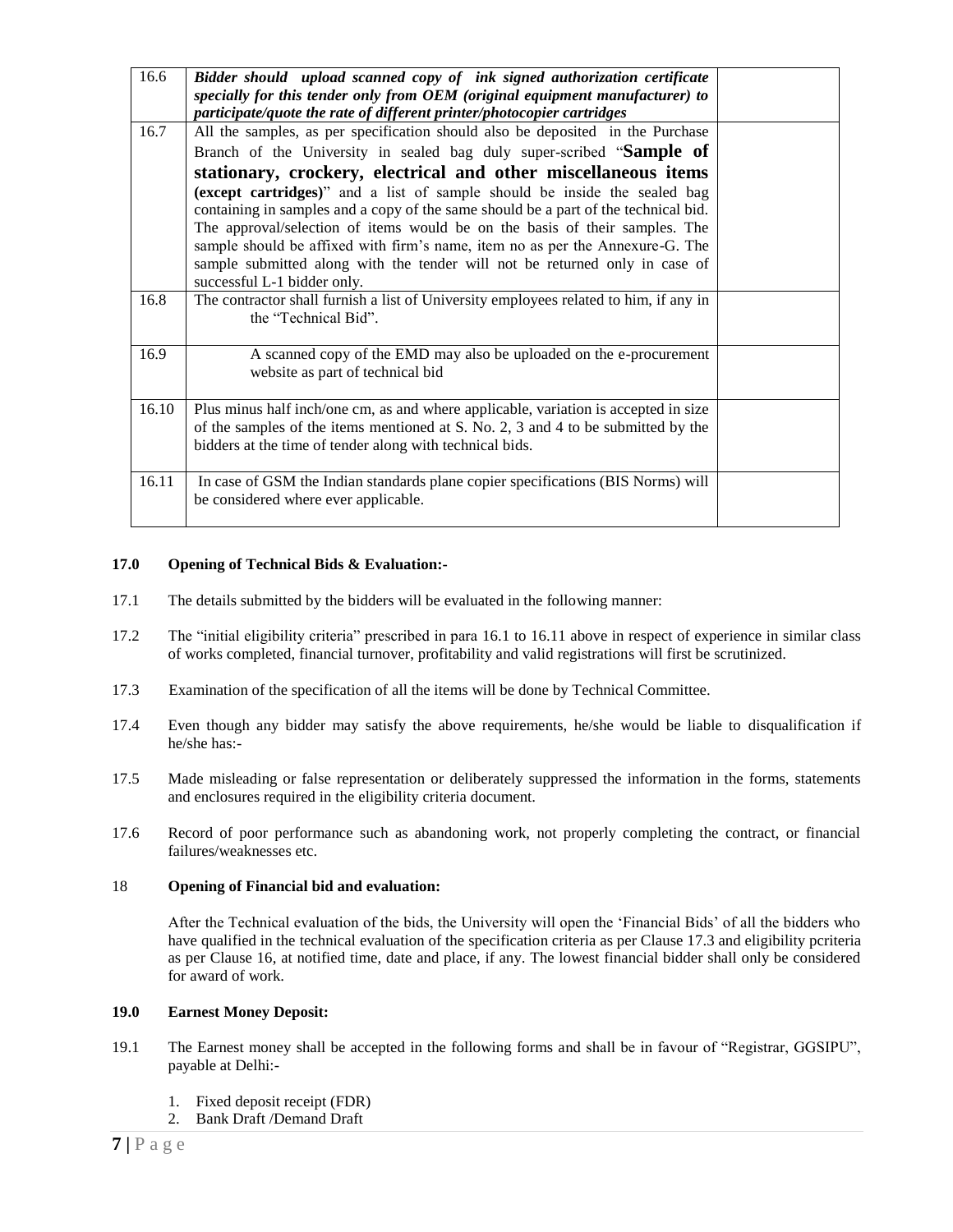- 19.2 Tender(s) with no earnest money deposit will summarily be rejected. In case of successful bidder of the financial bids, the earnest money will be returned after obtaining the required 10% Performance Security in the form of FDR/BG (FDR/BG should be valid for a period of 30 months from the date of issue of job award letter).
- 19.3 In the case of unsuccessful bidders, the Earnest Money Deposit will be refunded without any interest.

#### **20.0 Financial Bid:**

20.1 The bidder shall quote unit item rates in INR only, as the case may be, both in words and figures in the Financial Bid only. No alterations in the form of tender, in the schedule of quantities or additions (Financial Bid) etc. shall be permitted. In case of difference between the rates of items written in figures and in words, the rates of items written in words shall be taken as correct. The rates quoted in schedule of quantity (Financial Bid) are for finished and completed items and no extra amount for cartage or transporting material, labour etc. shall be paid. The rates should be inclusive of all loads and lifts for all materials for the completed items and also include, insurance, royalties etc. as applicable. The rates quoted should be excluding of all taxes. The taxes should be indicated separately. The rates should be exclusive of taxes applicable form time to time.

#### **21.0 General:**

- 21.1 All information called for in the enclosed forms should be furnished against the relevant places in the forms. If for any reason, information is furnished on a separate sheet, this fact should be mentioned against at the relevant place. Even if no information is to be provided in a column, a "Nil" or "No Such Case" entry should be made in that column. If any particular/query is not applicable in case of the bidder, it should be stated as "not applicable". The bidders are cautioned that incomplete information called for in the tender document or deliberate suppression of any information may result in the bid being summarily disqualified. Bids received after the expiry of the stipulated date and time mentioned in the tender document will not be entertained.
- 21.2 The bid document should be legibly written and serially numbered with proper tagging and binding. The bidder should sign each page of the bid.
- 21.3 Overwriting should be avoided. Correction, if any, should be made by neatly crossing out, initialing with date and rewriting. Pages of the eligibility criteria document are to be numbered. Additional sheets, if any added by the bidder, should also be numbered. Bid should be submitted as a package with signed letter of transmittal.
- 21.4 References, information and certificates from the respective clients certifying suitability, technical knowledge or capability of the bidder should be signed by officer of the client organization with name & designation.
- 21.5 The bidder may furnish any additional information which he thinks is necessary to establish his capabilities to successfully complete the envisaged work. He is, however, advised not to furnish superfluous information. No information shall be entertained after submission of tender document unless it is called for by the University.
- 21.6 Any information furnished by the bidder found to be incorrect either immediately or at a later date, would render him liable to be debarred from tendering/taking up of any work in GGSIPU **which may also result in forfeiture of EMD/performance security.**
- 21.7 Income tax, Works Contract Tax and any other tax at the rates in force during the progress of contract **/ award of work** that will be in force from time to time shall be recovered / deducted from the released payment amount.
- 21.8 Sales Tax, purchase Tax, turnover tax or any other tax on material applicable on the date of submission of bid in respect of this contract shall be payable by the contractor and University will not entertain any claim whatsoever in respect of the same.
- 21.9 On acceptance of the tender, the name of the accredited representative(s) of the contractor who would be responsible for taking instructions from the University shall be communicated in writing to the Registrar.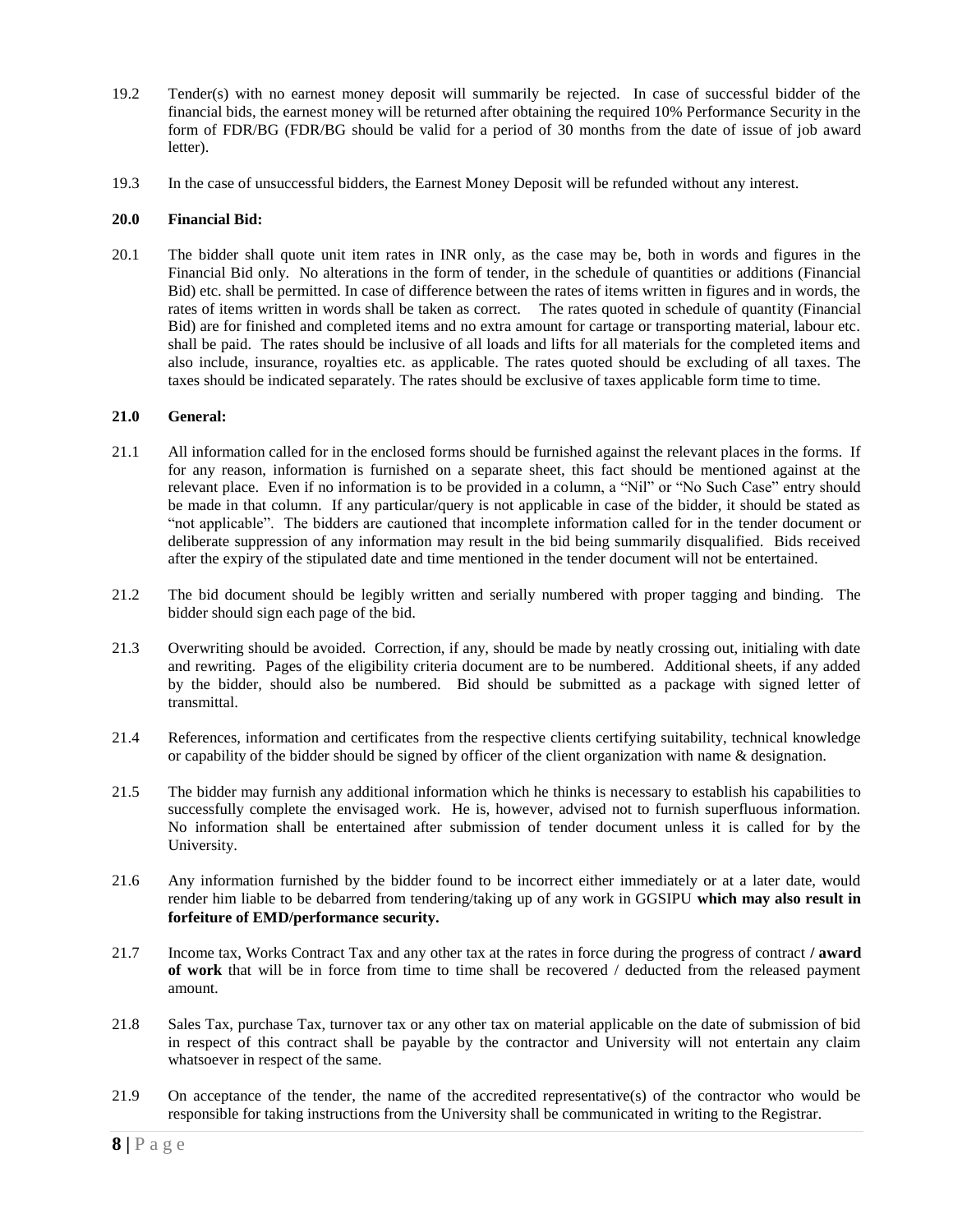- 21.10 The contractor shall furnish a list of University employees related to him, if any in the "Technical Bid".
- 21.11 If the bidder shall obtain a contract with GGSIPU as a result of wrong tendering or other non-bonafide methods of competitive tendering, the University reserves the right to terminate the contract without any liability to the contractor, which may also result to forfeiture of EMD/performance security.
- 21.12 Without prejudice to any of the rights or remedies under this contract if the contractor dies, the University shall have the option of terminating the contract without compensation to the legal heir of the contractor.
- 21.13 Escalation: Increase in rates of material / Labour shall not be payable on any account. Price quoted shall be firm and no escalation will be allowed on any account.

#### **21.14 The rates must be valid for two-years from the date of issue of first Purchase Order and extendable for another one year with mutual consent.**

#### **22.0 Final decision making authority**

The University reserves the right to accept or reject any bid and to annul the process and reject all bids at any time, without assigning any reason or incurring any liability to the bidders. No claim whatsoever will be entertained / paid by the university to the bidder (s).

#### **23.0 Summary Rejection of tender:**

23.1 The tenders not accompanied with Earnest Money Deposit shall be summarily rejected. Similarly, if the bidder proposes any alternation in or additions to the prescribed form of tender or decline to carry out any work of the tender document; or any conditions mentioned, etc., his tender is liable to be rejected.

#### **24.0 Particular provisions**

- 24.1 The University reserves the right to execute the work or reject the tender without assigning any reason or incurring any liability to the bidder.
- 24.2 The University has the power to make alteration in, omission from, addition of or substitution for the original specifications.

#### **25.0 Amendment of tender document:**

- 25.1 Before the deadline for submission of tender, the University may modify the tender document by issuing addenda.
- 25.2 Any addendum thus issued shall be a part of the tender document and shall be uploaded on the e-procurement website [\(www.govtprocurement.delhi.gov.in](http://www.govtprocurement.delhi.gov.in/)). Prospective bidders must visit the website before filling and submission of Tender Document for such information.

#### **26.0 Validity of Tender:**

**One hundred and Eighty days** from the date of opening of **Financial Bid** of the tender. During this period no bidder shall be allowed to modify/withdraw his tender. In case of withdrawal, the EMD submitted by the bidder shall be forfeited and no claim shall be entertained in this regard.

#### **27.0 Performance Guarantee:**

- 27.1 The successful bidder shall be required to furnish a Performance Guarantee of 10% of the total tendered value after successful installation of the product at site. The Performance Guarantee should be valid up to 30 months. The Performance Guarantee shall be accepted in the following form and shall be in favour of "Registrar, GGSIPU", payable at Delhi with a validity of months as under:
	- i. Fixed deposit receipt (FDR) of a nationalized bank (30 months validity)
	- ii. Bank Guarantee (As per Annexure-F) (30 months validity)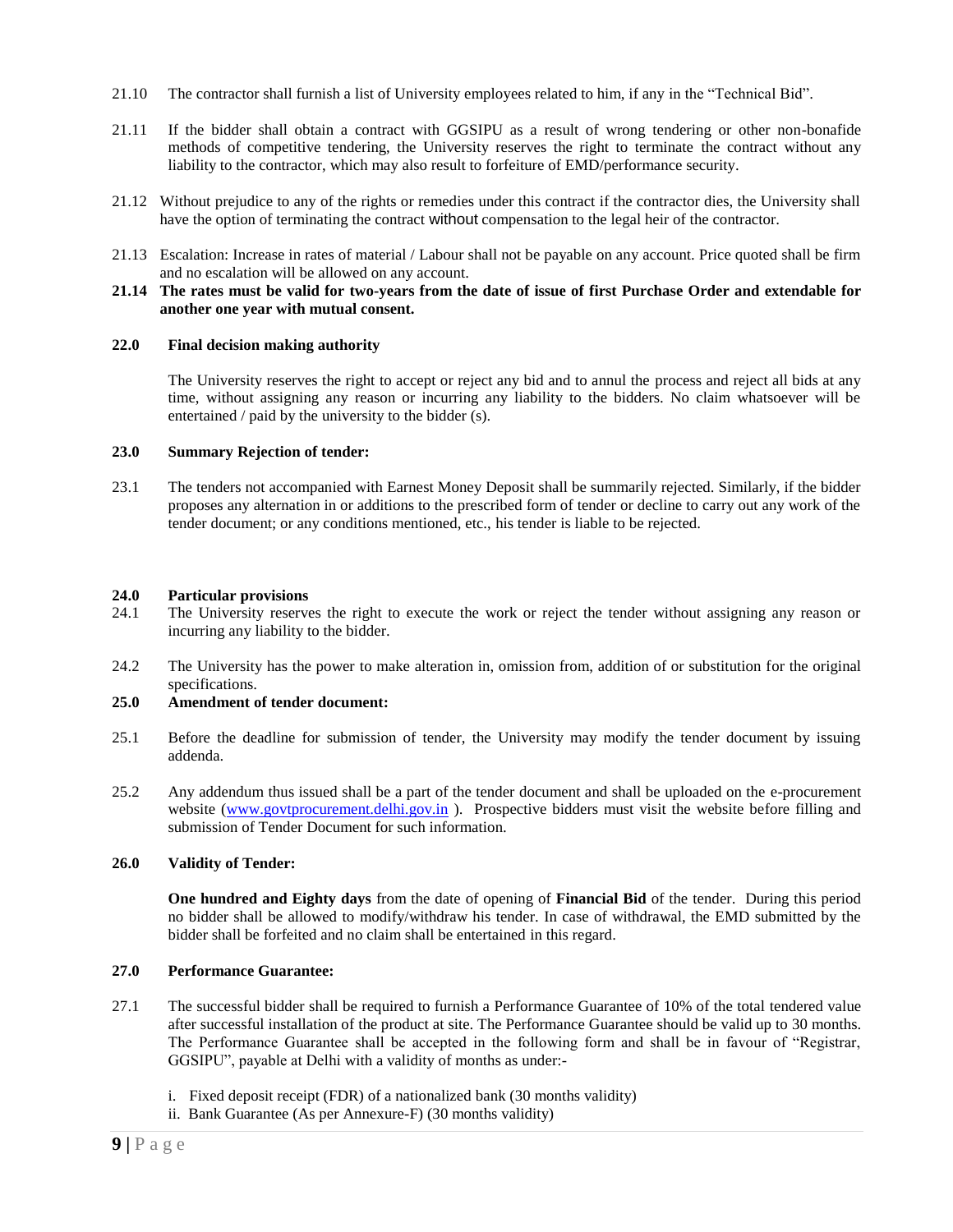- 27.2 Performance Guarantee will be refunded after completion of the warrantee period as per clause 30.
- 27.3 In case of non submission of Performance Guarantee within specified time, the earnest money will be forfeited and the University may consider to black list/de-bar the contractor.
- 27.4 In case a fixed deposit receipt/ Bank Guarantee of any bank is furnished by the contractor to the University as part of the Performance Guarantee and the Bank is unable to make payment against the said instrument, The loss caused thereby shall fall on the supplier and the supplier shall forthwith on demand furnish additional security to the University to make good the deficit.

#### **28.0 Warranty**

The bidder shall provide comprehensive on-site **warranty** for all the items wherever applicable, as per the policy of the OEM.

#### **29.0 Duration**

The items covered under this tender are required to be delivered with 30 days in the University Campus at Sector 16C, Dwarka, New Delhi.

#### **30.0 Payment Terms**

- 30.1 100% payment after receive of materials
- 30.2 Each invoice should be submitted in duplicate clearly specifying contract no, goods description, quantity, unit price, total amount along with warranty certificate, etc.
- 30.3 No advance payment will be made under any circumstances.

#### **31.0 Delay and Non Conformance**

- 31.1 If the bidder fails to supply the items within the period specified in the Purchase Order, University shall without prejudice to its other remedies under the Purchase Order, deduct from the contract price, as liquidated damages, a sum equivalent to 1% (one percent) of the contract price of the delayed goods weekly or part thereof of delay until actual delivery. The penalties will be maximum of 10% of the contract amount / awarded value.
- 31.2 In case of delay in supply the items with in the specific period of the purchase order and in case the items supplied are neither as per the specifications of the purchase order, nor subsequently replaced by the supplier with the right specifications within a week period, the University reserve the right to purchase the said items from open market at the cost of the supplier. Bills/invoice should be raise with the Delhi address and with DVAT No. only.
- 31.3 Notwithstanding, what is mentioned in clause in 31.2, in case of extraordinary delay or beyond 30 days of stipulated delivery period, University reserves the right to terminate the contract, without any liability to cancellation charges, forfeit/en-cash the submitted Performance Guarantee and blacklist/debarred the defaulting firm.

#### **32.0 Packing and Marking**

32.1 All packing should be strong enough to withstand rough handling during loading/ unloading and transporting. Fragile articles should be packed with special precaution and should bear the marking like Fragile, handle with care, This side up etc.

#### **33.0 Substitution and Wrong Supplies**

Unauthorized substitution or materials delivered in error of wrong description or quality or supplied in excess quantity or rejected goods shall be returned to the contractor at contractor's cost and risk.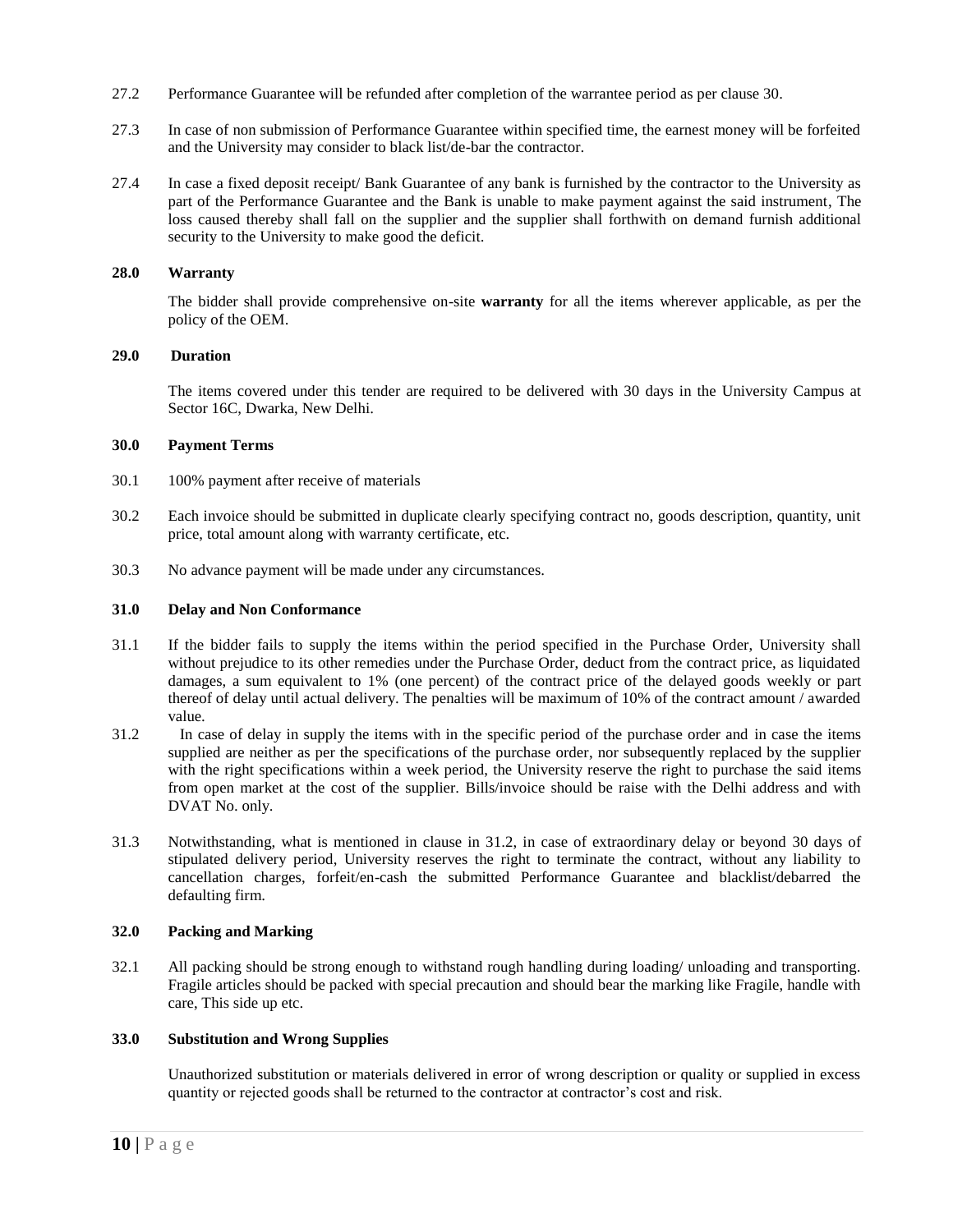#### **34.0 Insurance, Freight and Deliveries**

- 34.1 The supplier shall make his own arrangements towards safe and complete delivery including insurance, freight, state level permits etc. as applicable at the designated locations indicated by University in the Purchase Order.
- 34.2 The contractor will keep University informed about changes, if any, in various stages of deliveries.

#### **35.0 Arbitration and Settlement of Disputes:**

- 35.1 University and the contractor shall make every effort to resolve amicably by direct information negotiation by difference or dispute arising between them under or in connection with the University order.
- 35.2 If after thirty (30) days from the commencement of such informal negotiations, University and the supplier are unable to resolve amicably the dispute; either party may require that the dispute be referred for resolution to the formal mechanisms as specified hereunder:
- 35.2.1 Any dispute or differences whatsoever arising out of this contract shall be settled by Arbitrator in accordance with provisions of arbitration and conciliation act, 1996 and the award made in pursuance thereof shall be final and binding on the parties. The sole arbitrator shall be appointed by the Vice Chancellor of GGSIP University.
- 35.2.2 The performance under this contract shall not stop for any reason whatsoever during the said dispute/proceedings, unless the contractor is specifically directed by University to desist from working in this behalf.
- 35.2.3 The venue of arbitration shall be Delhi/ New Delhi. The language of proceedings shall be English. The Law governing the substantive issues between the parties shall be the Laws of India. All disputes are subject to the jurisdiction of the Delhi Courts only
- 35.2.4 It is also a term of that if any fees are payable to the arbitrator, these shall be paid equally by both the parties. It is also a term of the contract that the arbitrator shall be deemed to have entered on the reference on the date he issues notice to both the parties calling them to submit their statement of claims and counter statement of claims.
- **36.0** Force Majeure For purpose of this Clause, Force Majeure shall mean fires, floods, natural disasters or other acts, that are unanticipated or unforeseeable, and not brought about at the instance of the party claiming to be affected by such event, or which, if anticipated or foreseeable, could not be avoided or provided for, and which has caused the non-performance or delay in performance, such as war, turmoil, strikes, sabotage, explosions, quarantine restriction beyond the control of either party. A party claiming Force Majeure shall exercise reasonable diligence to seek to overcome the Force Majeure event and to mitigate the effects thereof on the performance of its obligations under this Supply Order.

If a Force Majeure situation arises, the supplier shall promptly notify the University in writing of such conditions and the cause thereof. Unless otherwise directed by the University in writing, the Supplier shall continue to perform its obligations under the Purchase Order as far as is reasonably practical, and shall seek all reasonable alternative means for performance not prevented by the Force Majeure event.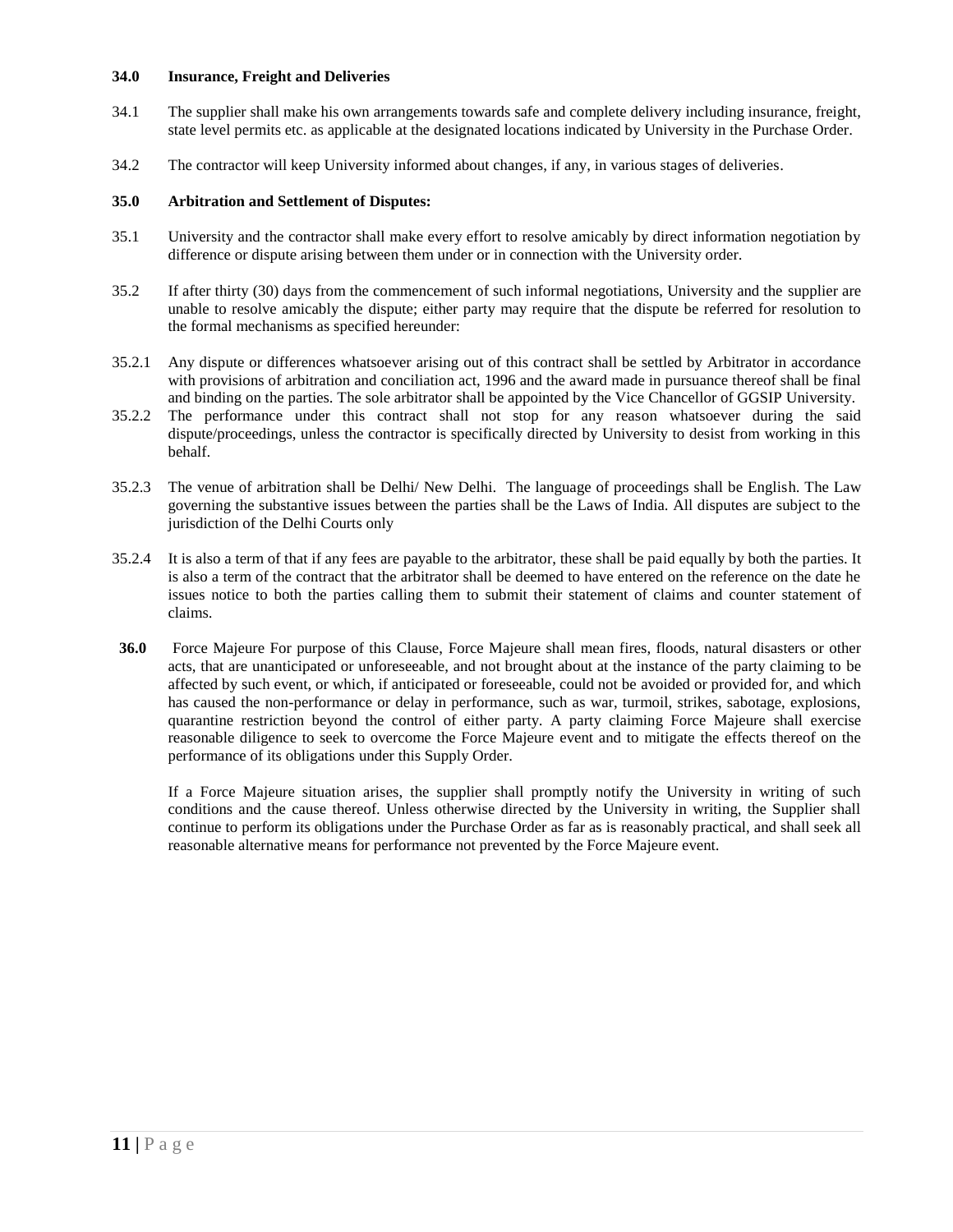# **SECTION II**

#### **INFORMATION REGARDING TECHNICAL ELIGIBILITY (Annexure A, A1, A2, A3,B,C,D, E,F,J & Check list for submission of bid)**

(**Separate information for each items of tender is be given)**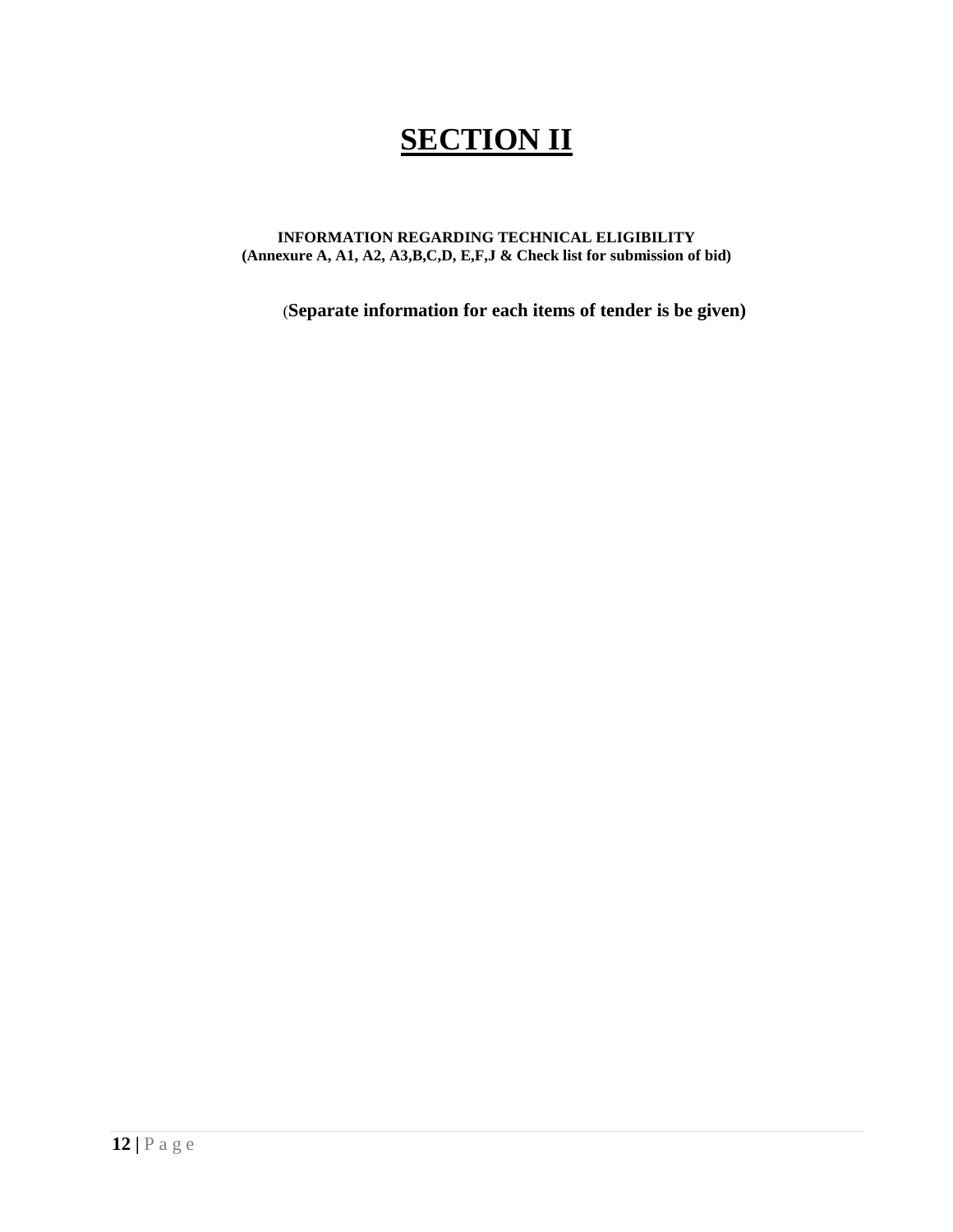From:

To

**The Registrar** GGS IPU Sector 16C, Dwarka, Delhi

Sub: Submission of Tender Document for the work of "**Rate Contract for supply of various consumable items like stationary, crockery, electrical and other miscellaneous items for two years and extendable for another one year with mutual consent at GGSIPU Campus, Sector 16C, Dwarka, New Delhi".**

Sir,

Having examined the details given in Tender document for the above work, I/we hereby submit the relevant information:-

1. I/we hereby certify that all the statement made and information supplied in the enclosed annexure / forms accompanying statement are true and correct.

2. I/we have furnished all information and details necessary for eligibility and have no further pertinent information to Supply & Installation.

Name & Signature(s) of Bidder(s) with seal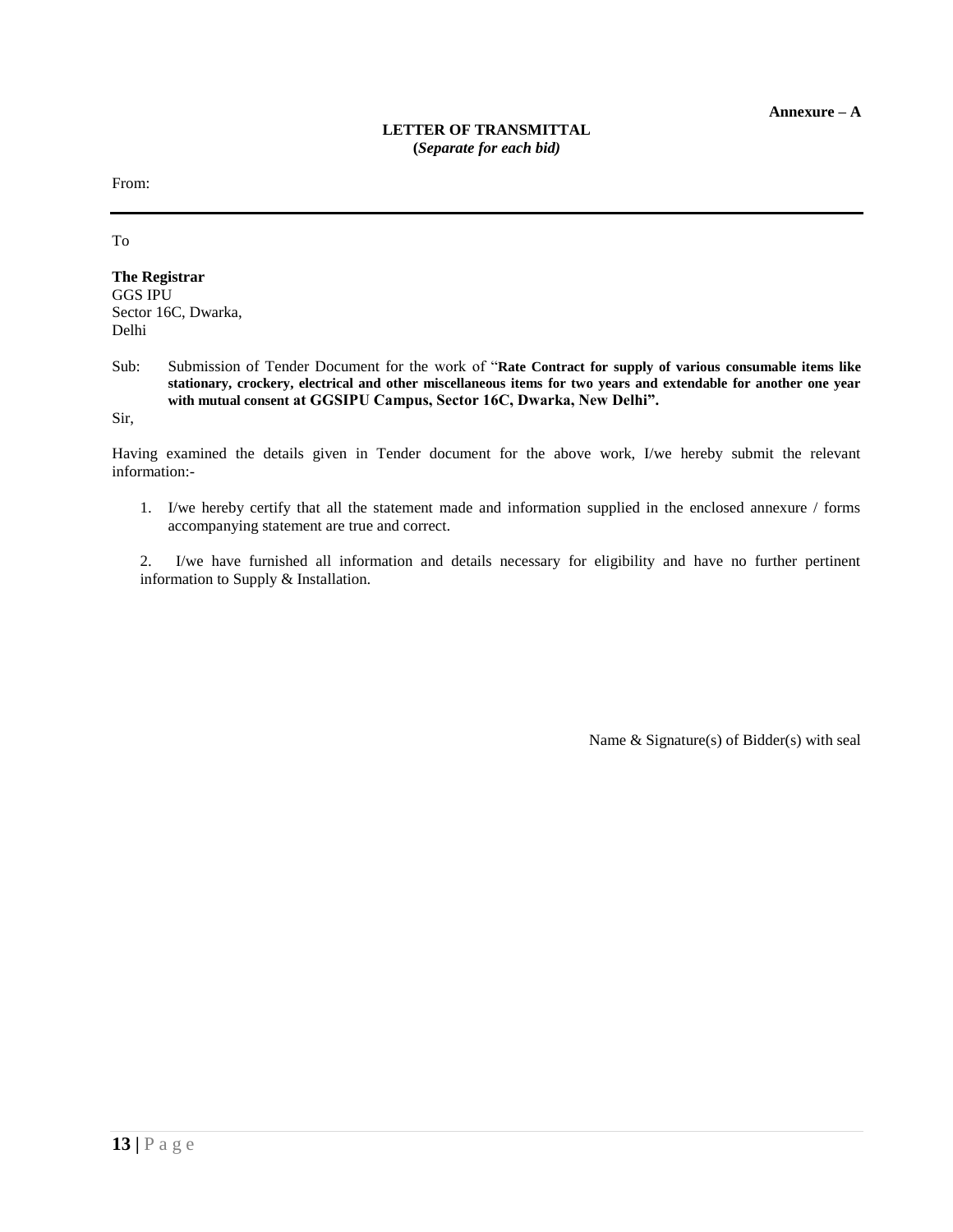Annexure – A1

### **DECLARATION BY THE BIDDER**

**(***Separate for each bid)*

We \_\_\_\_\_\_\_\_\_\_\_\_\_\_\_\_\_\_\_\_\_\_\_\_\_ (Name of the Bidder) hereby represent that we have gone through and understood the Bidding Document (which in two parts) in Part-I (Commercial Section & Technical Section) and Part-II (Schedule of Quantities) and that our Bid has been prepared accordingly in compliance with the requirement stipulated in the said documents.

We are submitting a copy of Bidding Document marked "Original" as part of our Bid duly signed and stamped on each page in token of our acceptance. We undertake that Part-I and Part-II of the Bidding Document shall be deemed to form part of our bid and in the event of award of work to us, the same shall be considered for constitution of Contract Agreement. Further, we shall sign and stamp each page of this Part-I and Part-II as a token of Acceptance and as a part of the Contract in the event of award of Contract to us.

We further confirm that we have indicated prices in Schedule of Quantities and submitted in Price Bid in separately sealed envelope. We confirm that rate quoted by us includes price for all works/activities/supply etc. as mentioned in item description of the items in Schedule of Quantities.

| <b>SIGNATURE OF BIDDER</b> |  |
|----------------------------|--|
| <b>NAME OF BIDDER</b>      |  |
| <b>COMPANY SEAL</b>        |  |

**Note :** This declaration should be signed by the Bidder's representative who is signing the Bid.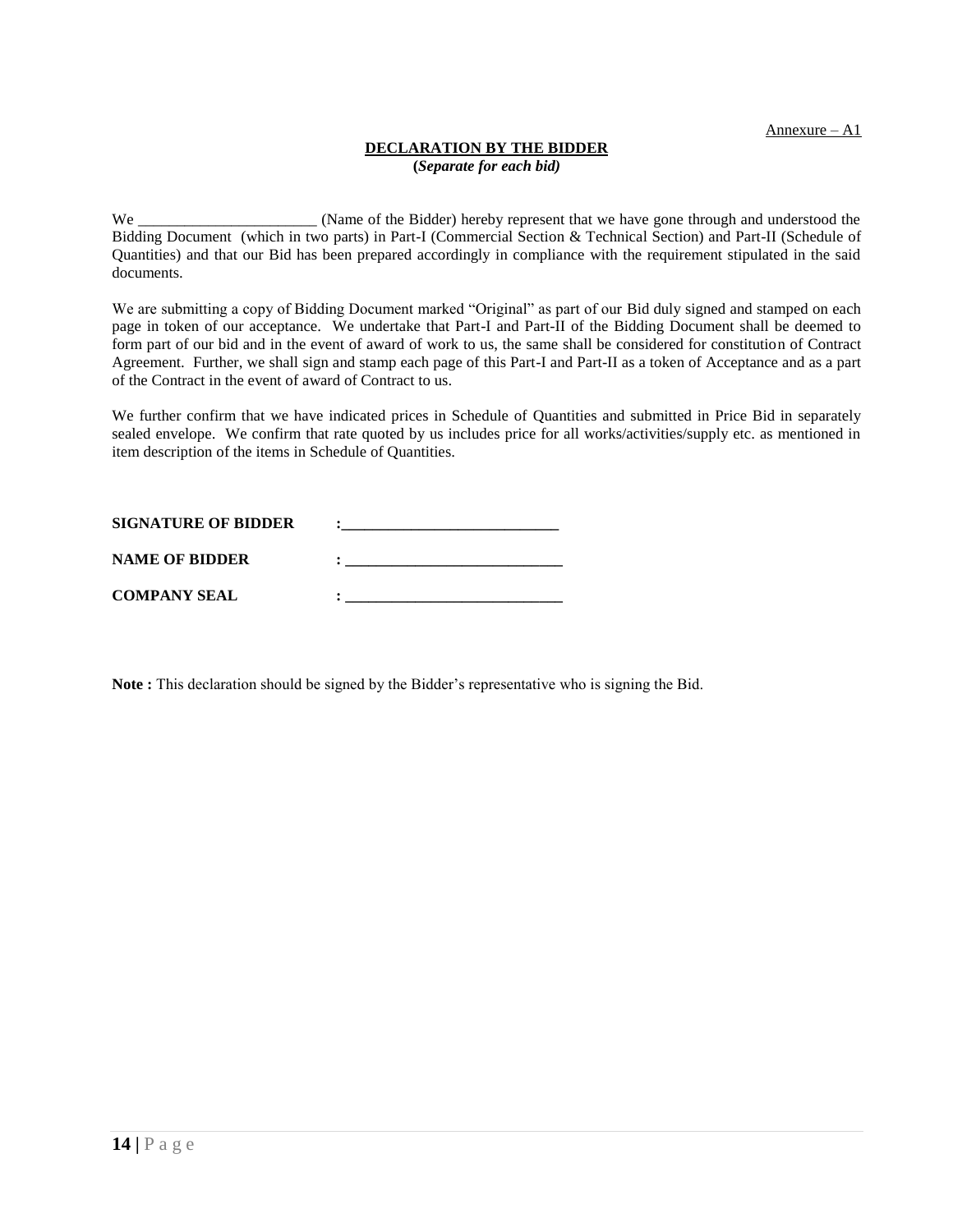#### **Annexure – A2**

#### **COMPLIANCE TO BID REQUIREMENT (***Separate for each bid)*

We hereby agree to fully comply with, abide by and accept without variation, deviation or reservation all technical, commercial and other conditions whatsoever of the Bidding Documents and Addendum to the Bidding Documents, if any, for subject work issued by GGSIPU.

We hereby further confirm that any terms and conditions if mentioned in our bid (Un-priced as well as Priced Part) shall not be recognized and shall be treated as null and void.

| <b>SIGNATURE OF BIDDER</b> |  |
|----------------------------|--|
| <b>NAME OF BIDDER</b>      |  |
| <b>COMPANY SEAL</b>        |  |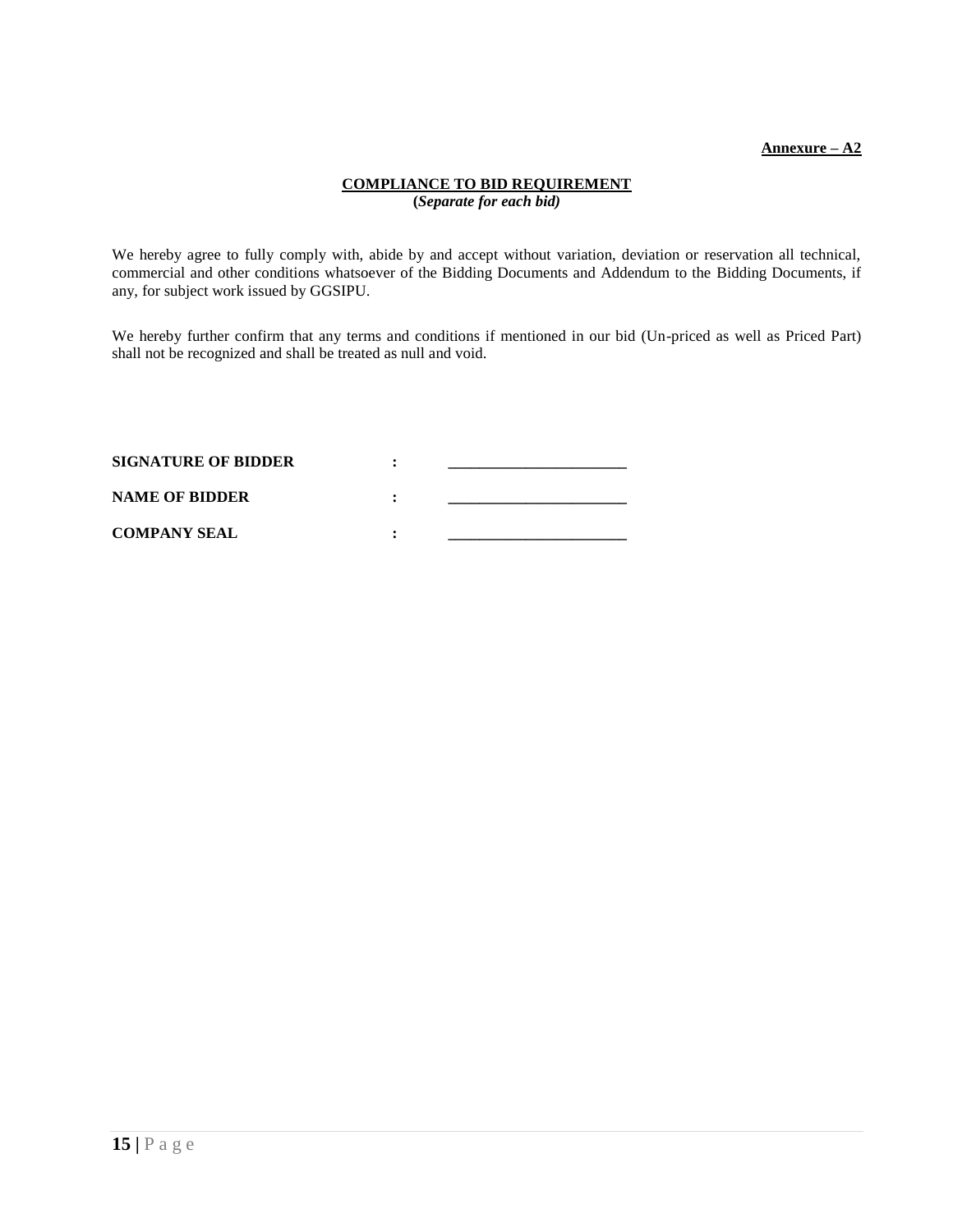#### **DECLARATION BY THE BIDDER**

**(***Separate for each bid)*

We \_\_\_\_\_\_\_\_\_\_\_\_\_\_\_\_\_\_\_\_\_\_\_\_ (Name of the Bidder) hereby declare that the items for which we have quoted our price in the Financial Bid would not be an item used so far for demo/any other purposes and will be unused (brand new).

| <b>SIGNATURE OF BIDDER :</b> |  |
|------------------------------|--|
| <b>NAME OF BIDDER</b>        |  |
| <b>COMPANY SEAL</b>          |  |

**Note:** This declaration should be signed by the Bidder's representative who is signing the Bid.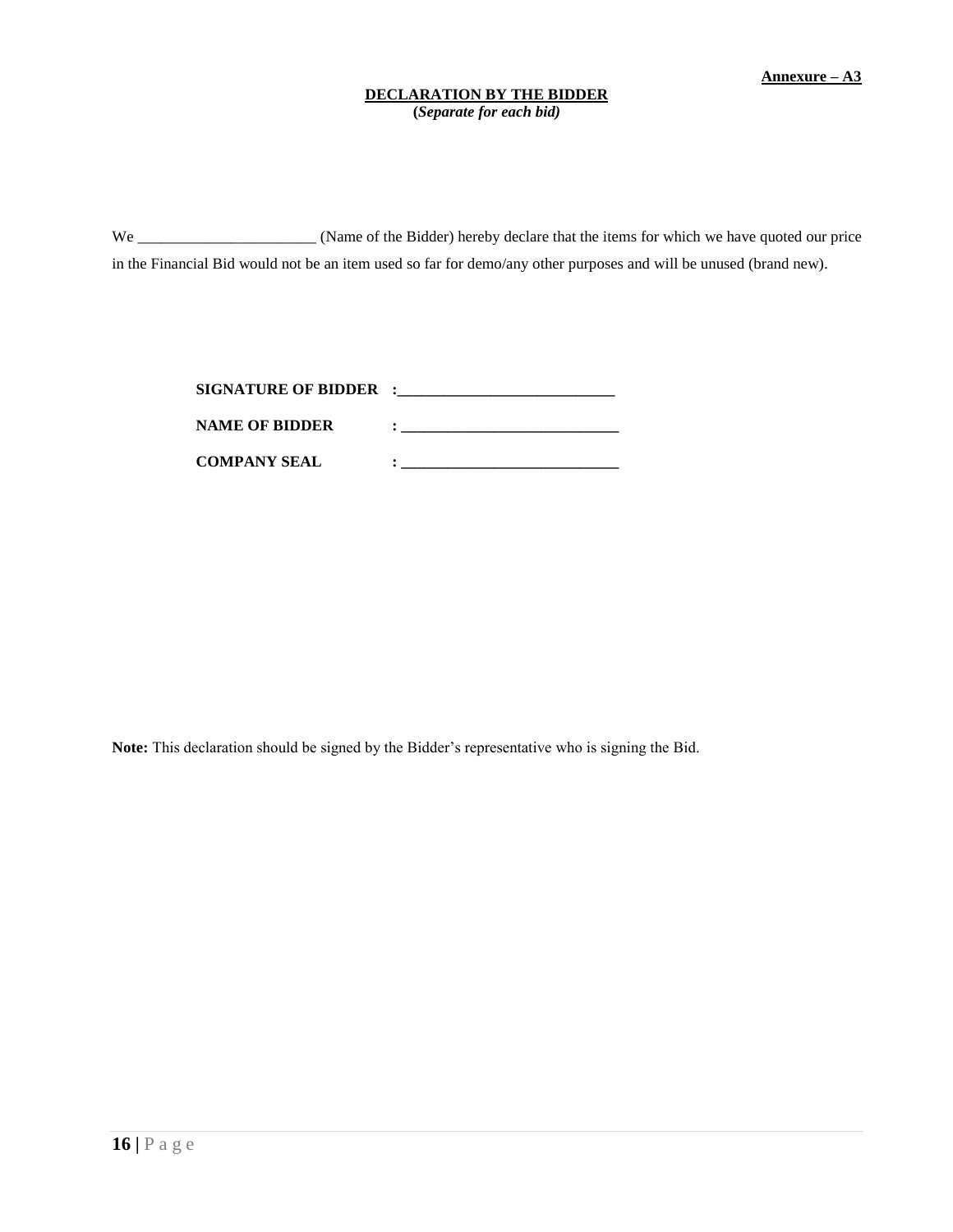#### **ORGANISATION STRUCTURE**

#### **(***Separate for each bid)*

- 1. Name & Address of the Bidder :
- 2. Telephone No./Fax No./ e-mail :
- 3. Legal status of the Bidder (attach copies of original document defining the legal status)
	- a) An Individual
	- b) A proprietary firm
	- c) A firm in partnership
	- d) A limited company or Corporation
	- e) A Public Sector Undertaking
- 4. Particulars of registration with various Government Bodies (Attach attested Photo Copy) Organization /Place of registration Registration No
- 5. A. PAN No. --------------------------------- B. DVAT No. ------------------------------- C. Service T No. ----------------------------
- 6. Names and Titles of Directors & Officers with designation to be concerned with this work. :
- 7. Name & Designation of individuals authorized to act for the organization: (Pl attach power of attorney in favour of authorized representative duly signed by authorized signatory)
- 8. Has the Bidder ever required to suspend work for a period of more than six months continuously after you commenced the business? If so, give the name of the project and reasons of suspension of work.  $\cdot$  :
- 9. Has the Bidder, or any constituent partner in case of partnership firm, ever abandoned the awarded work before its completion? If so, give name of the project and reasons for abandonment.
- 10. Has the Bidder, or any constituent partner in case of partnership firm, ever been debarred/ black listed for tendering in any organization at any time? If so, give details. :
- 11. Has the Bidder, or any constituent partner in case of partnership firm, ever been convicted by a court of law? If so, give details.
- 12. Any other information considered necessary but not included above. :

(Stamp, Name & Signature of Bidder)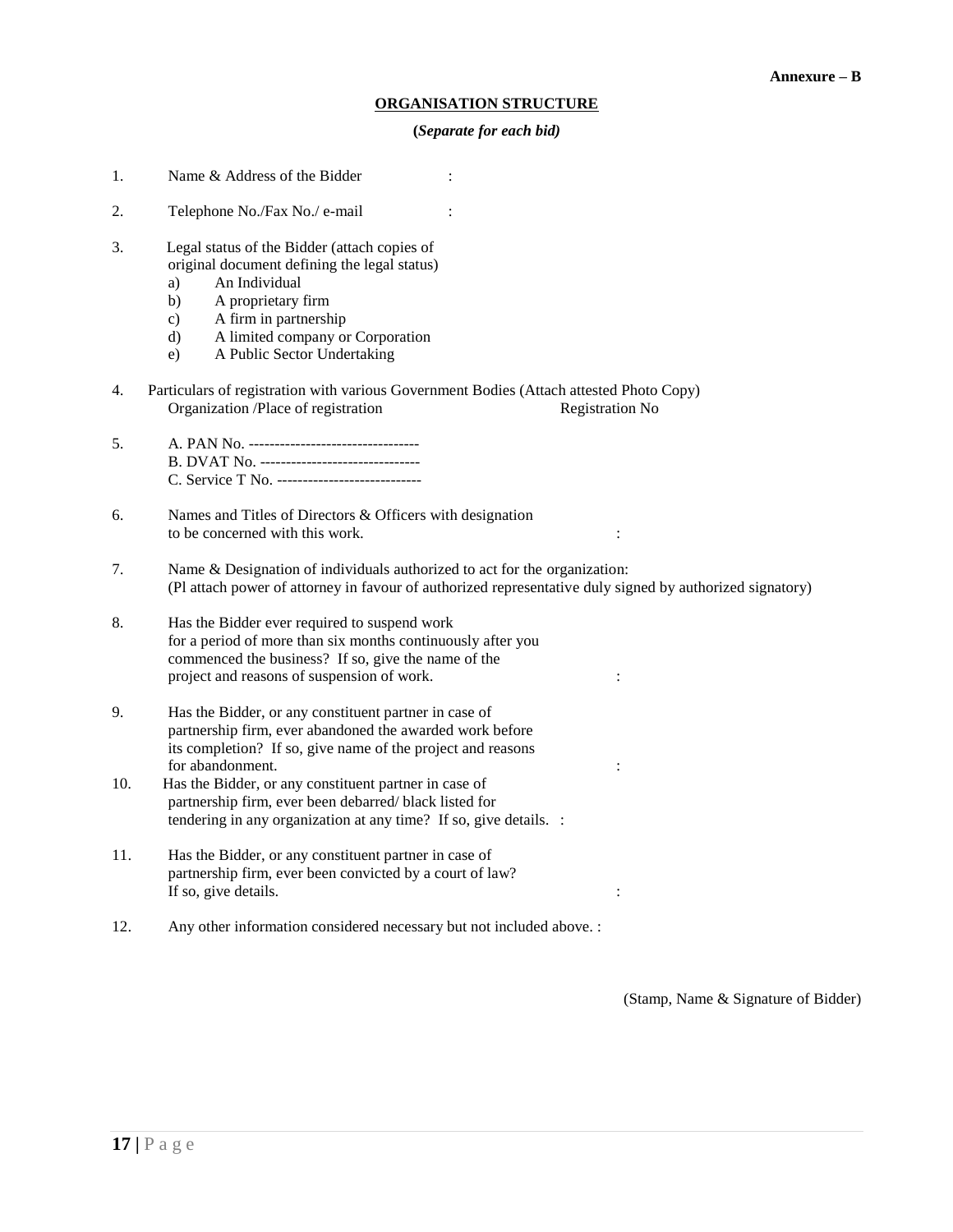#### **DETAILS OF ANNUAL TURNOVER (***Separate for each bid)*

#### **A. FINANCIAL DETAILS**

| <b>Financial Years</b> | <b>Gross Annual Turnover (In Lakhs)</b> | <b>Profit/Loss (In Lakhs)</b> |
|------------------------|-----------------------------------------|-------------------------------|
| 2015-2016              |                                         |                               |
| 2014-2015              |                                         |                               |
| 2013-2014              |                                         |                               |

**B. Audited balance sheet and profit & loss account for above three years to be submitted. Must be attested by the Chartered Accountant.**

**Signature & stamp by Chartered Accountant**

 **(Stamp, Name & Signature of Bidder)**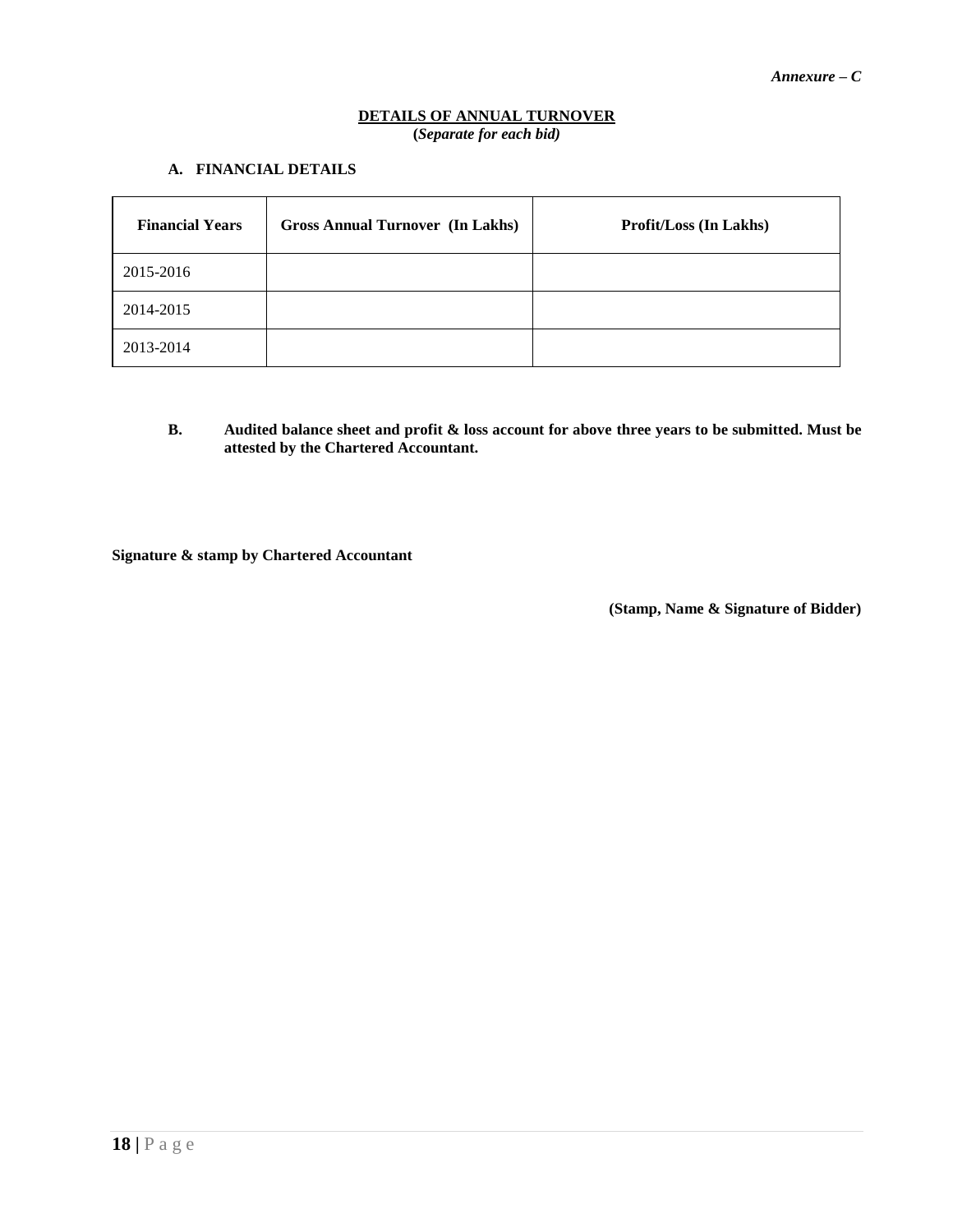*Annexure – D*

#### **DETAILS OF SUPPLY OF ITEMS (AS PER SPECIFICATION GIVEN IN SECTION III) IN LAST 03 (THREE) YEARS (***Separate for each bid)*

| S. No. | POSTAL ADDRESS OF CLIENT<br>WITH CONTACT NUMBERS | <b>STARTING</b><br><b>DATE</b> | <b>SCHEDULED</b><br><b>COMPLETION</b><br><b>DATE</b> | <b>ACTUAL</b><br><b>COMPLETION</b><br><b>DATE</b> | <b>REASONS</b><br>FOR DELAY,<br>IF, ANY |
|--------|--------------------------------------------------|--------------------------------|------------------------------------------------------|---------------------------------------------------|-----------------------------------------|
|        |                                                  |                                |                                                      |                                                   |                                         |
|        |                                                  |                                |                                                      |                                                   |                                         |
|        |                                                  |                                |                                                      |                                                   |                                         |
|        |                                                  |                                |                                                      |                                                   |                                         |
|        |                                                  |                                |                                                      |                                                   |                                         |
|        |                                                  |                                |                                                      |                                                   |                                         |
|        |                                                  |                                |                                                      |                                                   |                                         |
|        |                                                  |                                |                                                      |                                                   |                                         |
|        |                                                  |                                |                                                      |                                                   |                                         |
|        |                                                  |                                |                                                      |                                                   |                                         |
|        |                                                  |                                |                                                      |                                                   |                                         |
|        |                                                  |                                |                                                      |                                                   |                                         |
|        |                                                  |                                |                                                      |                                                   |                                         |

**(Stamp, Name & Signature of Bidder)**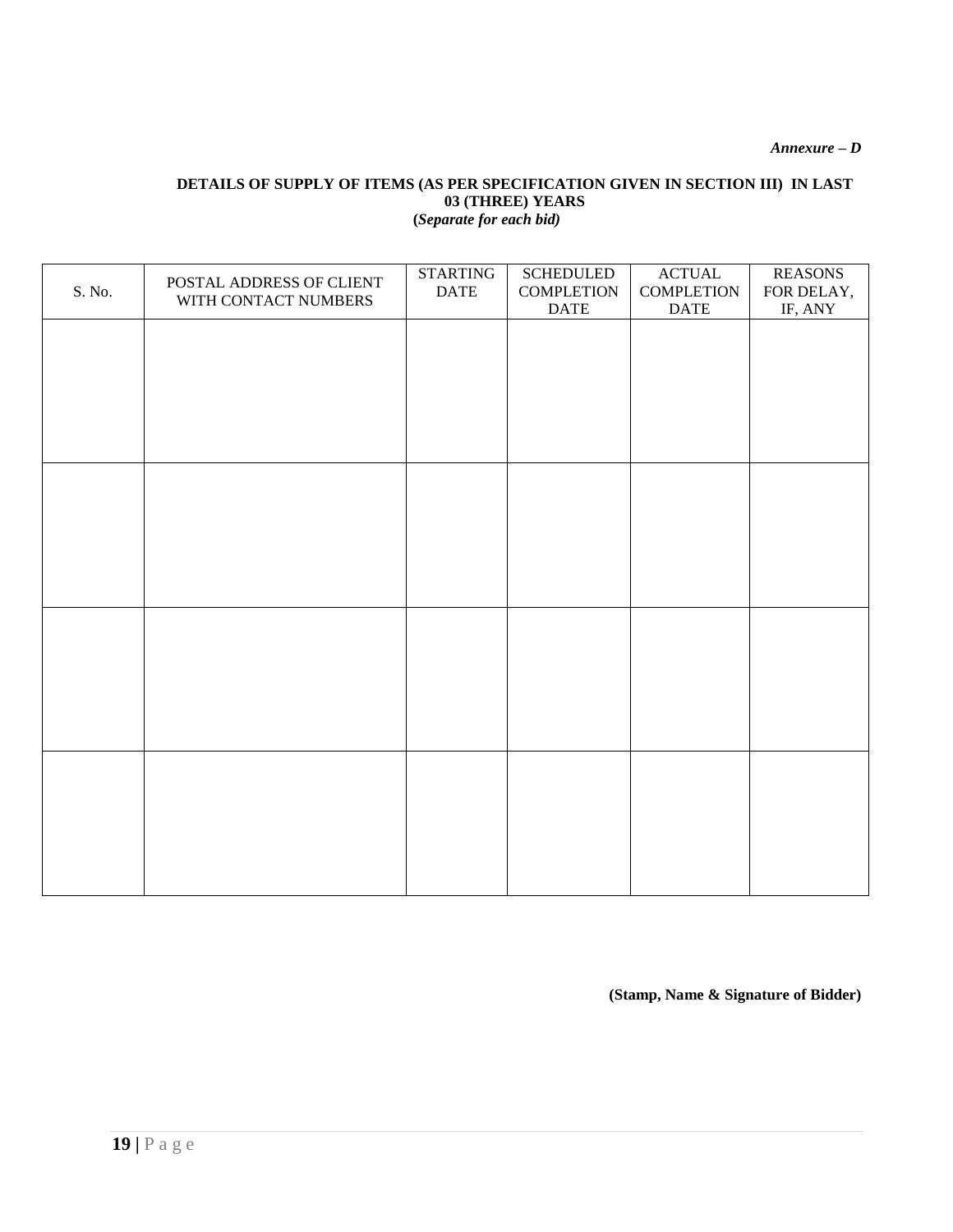#### **DECLARATION FOR FAIR BUSINESS BY THE BIDDER (***Separate for each bid)*

This is to certify that We, M/s\_\_\_\_\_\_\_\_\_\_\_\_\_\_\_\_\_\_\_\_\_\_\_ in submission of this offer confirm that:-

- i) We have not made any misleading or false representation in the forms, statements and attachments in proof of the qualification requirements;
- ii) We do not have records of poor performance such as abandoning the work, not properly completing the contract, inordinate delays in completion, litigation history or financial failures etc.
- iii) Business has not been banned with us by any Central / State Government Department/ Public Sector Undertaking or Enterprise of Central / State Government.
- iv) We have submitted all the supporting documents and furnished the relevant details as per prescribed format.
- v) The information and documents submitted with the tender by us are correct and we are fully responsible for the correctness of the information and documents submitted by us.
- vi) We understood that in case of any statement/information/document furnished by us or to be furnished by us in connection with this offer is found to be incorrect or false, our EMD in full will be fortified and business dealings will be banned.
- vii) We have not been punished / penalized by way of imprisonment in last three years.
- viii) We have not been blacklisted /debarred by any of the Government/Public Sector Agency in last three years.

#### SEAL, SIGNATURE & NAME OF THE BIDDER

Signing this document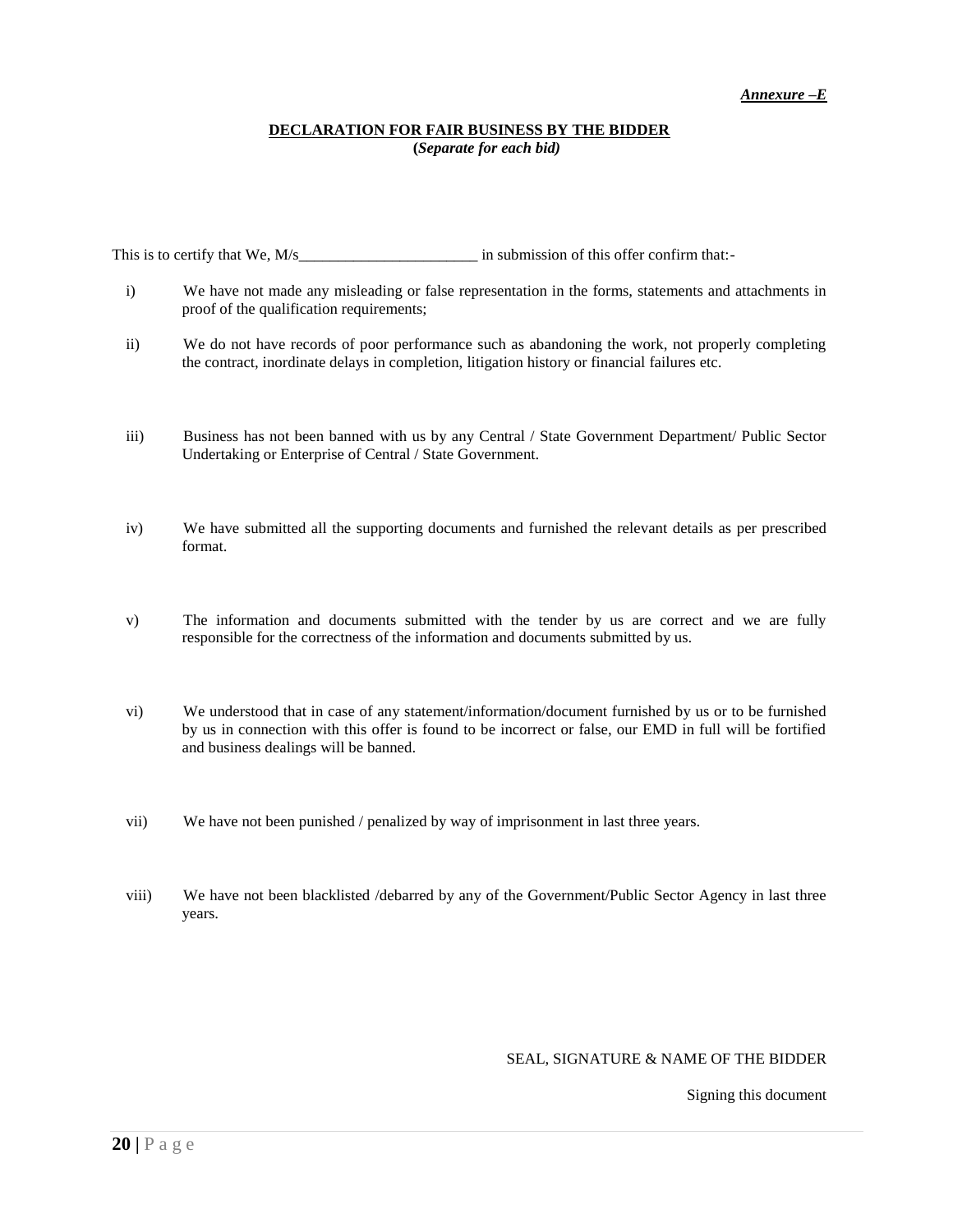#### **CHECK LIST FOR SUBMISSION OF BID (***Separate for each bid)*

Bidder is requested to fill this check list and ensure that all details/documents have been furnished as called for in the Bidding Document along with duly filled in, signed & stamped checklist **with each copy of the "Un-priced**  bid  $(Part - I)$ ".

#### **Please tick the box and ensure compliance**:

| 1                           | <b>EMD</b>                                                                                                  |
|-----------------------------|-------------------------------------------------------------------------------------------------------------|
| $\mathcal{D}_{\mathcal{L}}$ | <b>Bid Forwarding Letter</b>                                                                                |
| 3                           | Power of Attorney in Favour of the person<br>who has signed the bid on stamp paper of<br>Appropriate value. |
| 4                           | Partnership Deed in case of partnership firm and<br>Article of Association in case of limited company.      |
| 5                           | Compliance to Bid Requirement                                                                               |
| 6                           | Declaration by the bidder                                                                                   |
| 7                           | All pages of the bid have been page numbered in sequential manner.                                          |
| 8                           | Annexure(s) – A, A1, A2, A3 to E                                                                            |

9 Valid, PAN, DVAT, Service Tax, Excise Registration

| <b>SIGNATURE OF BIDDER</b> |  |
|----------------------------|--|
| <b>NAME OF BIDDER</b>      |  |

**COMPANY SEAL**  $\qquad \qquad :$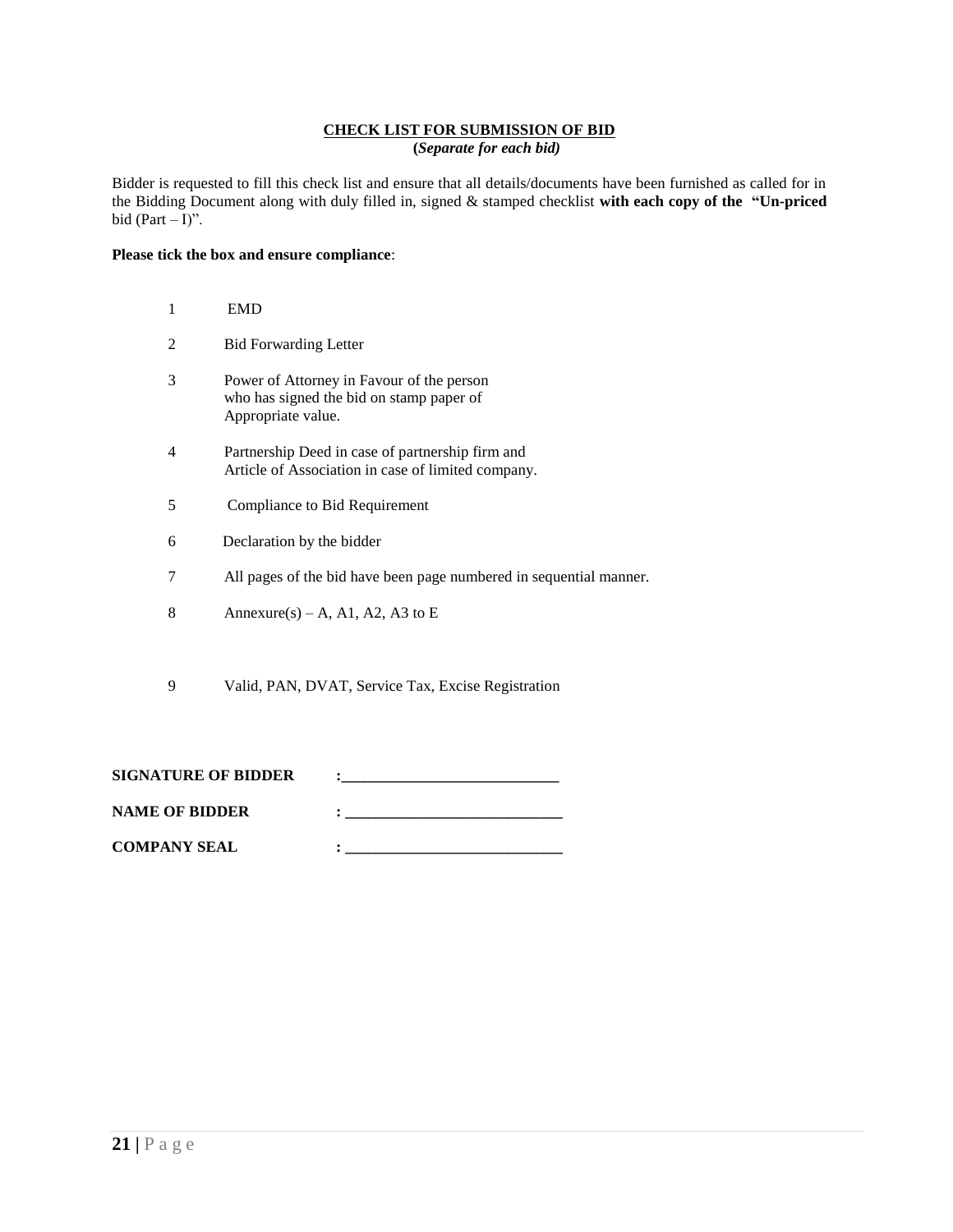#### **Form of Performance Guarantee Bank Guarantee Bond**

1. In consideration of the GGSIPU (hereinafter called "The University") having offered to accept the terms and conditions of the proposed agreement between ---------------- and ----------------------------- (hereinafter called "the said Contractor(s)") for the work ------------------------------------------------- (hereinafter called "the said agreement") having agreed to production of a irrevocable Bank Guarantee for Rs.---------------------- (Rupees ---------------------------------------------- only) as a security/guarantee from the contractor(s) for compliance of his obligations in accordance with the terms and condition in the said agreement.

We, ----------------- (indicate the name of the Bank) --------------- (hereinafter referred as "the Bank") hereby undertake to pay to the University an amount not exceeding Rs.--------------- (Rupees ---------------------------------- only) on demand by the University.

- 2. We, -----------------------(indicate the name of the Bank) do hereby undertake to pay the amounts due and payable under this guarantee without any demure, merely on a demand from the University stating that the amount claimed is required to meet the recoveries due or likely to be due from the said contractor(s). Any such demand made on the bank shall be conclusive as regards the amount due and payable by the bank under this Guarantee. However, our liability under this guarantee shall be restricted to an amount not exceeding Rs.------------------ (Rupees --------------------------------------- only).
- 3. We, the said bank further undertake to pay the University any money so demanded notwithstanding any dispute or disputes raised by the contractor(s) in any suit or proceeding pending before any court or Tribunal relating thereto, our liability under this present being absolute and unequivocal.

The payment so made by us under this bond shall be a valid discharge of our liability for payment there under and the Contractor(s) shall have no claim against us for making such payment.

- 4. We, ---------------------------------(indicate the name of the Bank) further agree that the guarantee herein contained shall remain in full force and effect during the period that would be taken for the performance of the said agreement and that it shall continue to be enforceable till all the dues of the University under or by virtue of the said agreement have been fully paid and its claims satisfied or discharged or till Project-in-Charge on behalf of the University certified that the terms and conditions of the said agreement have been fully and properly carried out by the said Contractor(s) and accordingly discharges this guarantee.
- 5. We, --------------------------------(indicate the name of the Bank) further agree with the University that the University shall have the fullest liberty without our consent and without affecting in any manner our obligation hereunder to vary any of the terms and conditions of the said agreement or to extend time of performance by the said Contractor(s) from time to time or to postpone for any time or from time to time any of the powers exercisable by the University against the said contractor(s) and to forbear or enforce any of the terms and conditions relating to the said agreement and we shall not be relieved from our liability by reason of any such variation, or extension being granted to the said Contractor(s) or for any forbearance, act of omission on the part of the University or any indulgence by the University to the said Contractor(s) or by any such matter or thing whatsoever which under the law relating to sureties would, but for this provision, have effect of so relieving us.
- 6. This guarantee will not be discharged due to the change in the constitution of the Bank or the Contractor(s).
- 7. We, -------------------------------------(indicate the name of the Bank) lastly undertake not to revoke this guarantee except with the previous consent of the University in writing.
- 8. This guarantee shall be valid upto -------------------- unless extended on demand by the University. Notwithstanding anything mentioned above, our liability against this guarantee is restricted to Rs.--------- ------ (Rupees --------------------------------------- only) and unless a claim in writing is lodged with us within six months of the date of expiry or the extended date of expiry of this guarantee all our liabilities under this guarantee shall stand discharged.

Dated the ----------- day of -------------- for ---------------- (indicate the name of the Bank)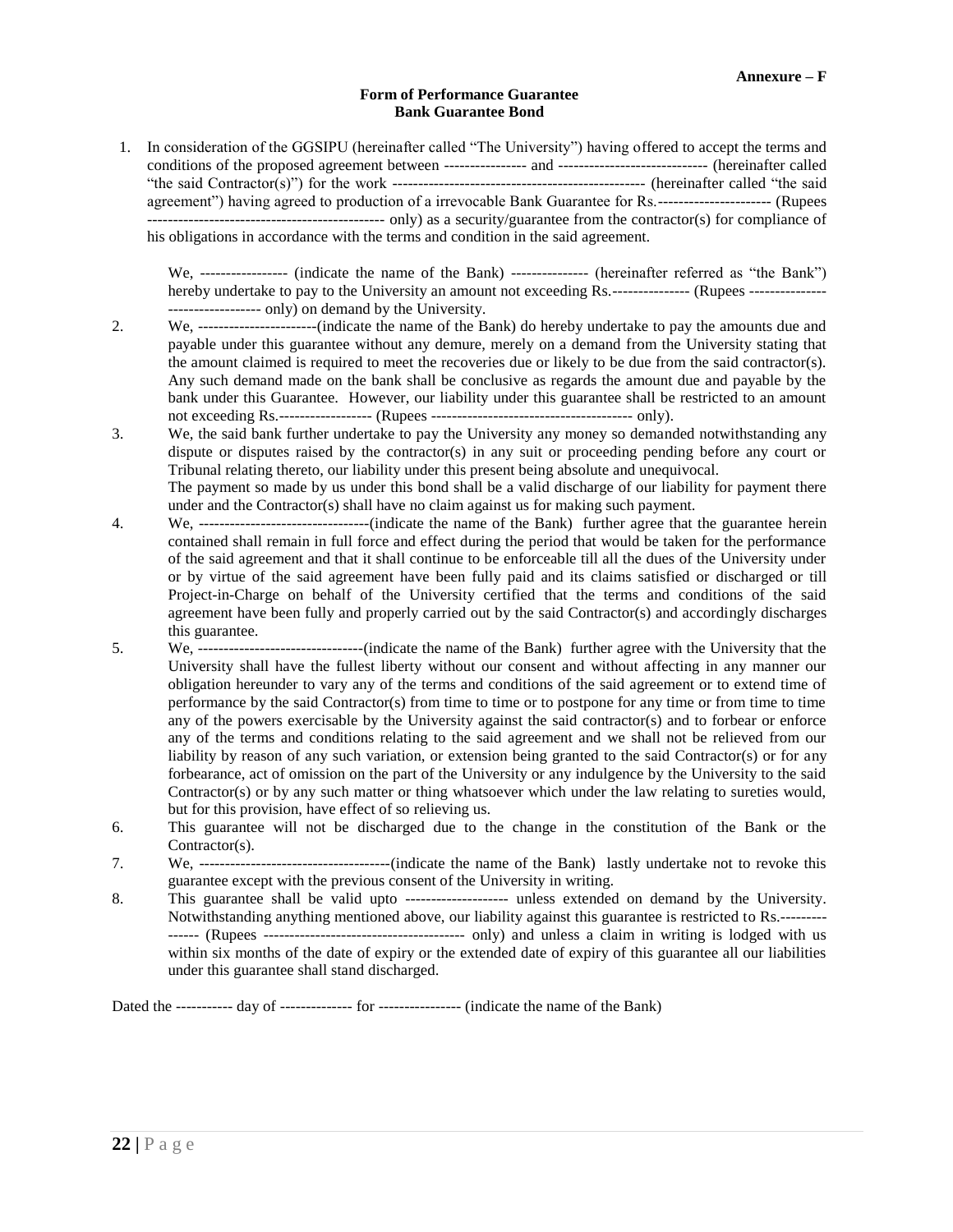#### **Annexure-J**

# **UNDERTAKING**

|                    | $S/\sigma$                                                                                                              |  |
|--------------------|-------------------------------------------------------------------------------------------------------------------------|--|
| prop. $M/s$ .      | R/O                                                                                                                     |  |
| having business at |                                                                                                                         |  |
|                    | hereby indemnifies the university and undertakes that in case of receipt of purchase/supply order by M/s.               |  |
|                    | undersigned shall be bound to get regd. with VAT department, GNCT of Delhi and                                          |  |
|                    | provide the TIN to the University. I further undertake to raise the bills and fulfill the supply/purchase order form my |  |
|                    | Delhi office. I understand that non compliance of these mandatory conditions entails non release of any payment         |  |
|                    | against bills raised and also these will be no interest liability on the part of university on related payment.         |  |

Besides, non acceptance of the supply/ purchase order entails forfeiture of EMD without further notice.

Name & Signature (prop/ Authorized signatory) Address:-

<u> 1989 - Johann Barbara, martin a</u>

Telephone No. Tel. No. (M)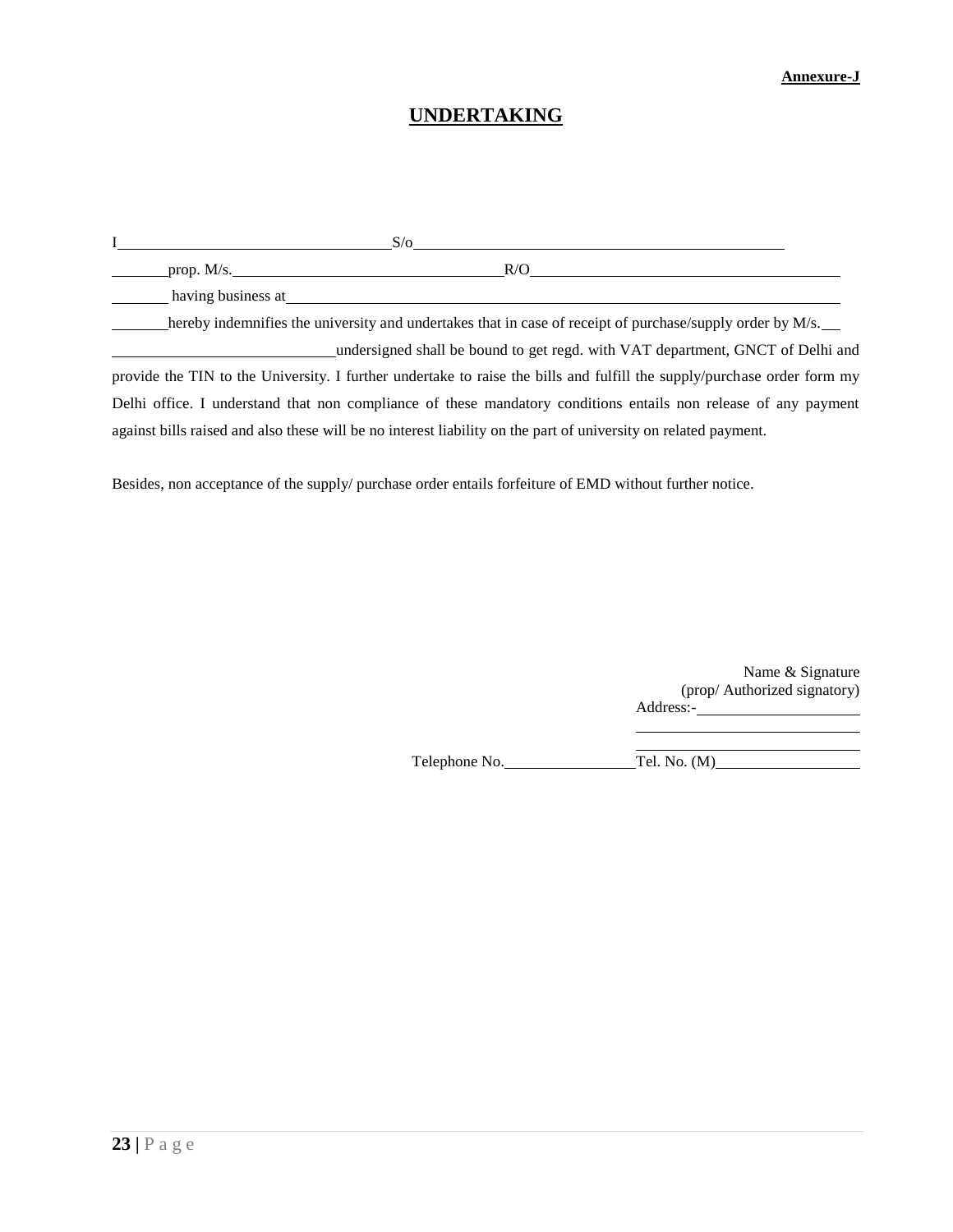### **Annexure-G**

# **SECTION III**

### **TECHNICAL SPECIFICATIONS**

| S.  | Name of the Items with specification                                                                          | Qty for which            | <b>Expected</b> | <b>EMD</b> |
|-----|---------------------------------------------------------------------------------------------------------------|--------------------------|-----------------|------------|
| No. |                                                                                                               | rates are to be<br>given | Qty.            | (Rs.)      |
| 1.  | Chalk Box, Dustless Chalk white / colored, Box having                                                         | Per Box                  | <b>500 Box</b>  |            |
|     | 10 Chalks of reputed brand Apsara/ Kores/Ashoka                                                               |                          |                 |            |
| 2.  | Dispatch Register 576 pages size 12.25"x7.5" with full                                                        | Per piece                | 100 Nos.        | 28,000/-   |
|     | canvas with ledger paper binding of 56oz with good                                                            |                          |                 |            |
|     | quality paper of reputed brand Neelgagan/ABD/                                                                 |                          |                 |            |
|     | Saraswati                                                                                                     |                          |                 |            |
| 3.  | Diary Register 576 pages Size 12.25"x7.5" with full                                                           | Per piece                | 100 Nos.        |            |
|     | canvas with ledger paper binding of 56oz with good                                                            |                          |                 |            |
|     | quality paper of reputed brand Neelgagan/ABD/ Saraswati                                                       |                          |                 |            |
| 4.  | File Movement Register 576 pages size 11.25"x7" with                                                          | Per piece                | 100 Nos.        |            |
|     | hardboard binding of 56oz with good quality paper of<br>repute brand Neelgagan/ABD/Saraswati                  |                          |                 |            |
| 5.  | White Board Duster Magnetic of reputed brand                                                                  | Per piece                | 100 Nos.        |            |
| 6.  |                                                                                                               |                          |                 |            |
|     | Punching machine double punch Heavy Duty No. 800 of<br>reputed brand Kangaro                                  | Per piece                | 5 Nos.          |            |
| 7.  | Self adhesive four Colures flags, Size 50mmx12mm,                                                             | Per piece                | 500 Nos.        |            |
|     | pack of 150 Flags ff reputed brand 3M/Oddy/ Stick on                                                          |                          |                 |            |
| 8.  | Computer label/sticker Size A4 Sheet, per pkt of 100                                                          | Per pkt. Of              | 50 Pkt.         |            |
|     | sheet of reputed brand Neelgagan/ Oddy/ Desmat/                                                               | 100 Sheets               |                 |            |
|     | Citizen/Vardhman                                                                                              |                          |                 |            |
| 9.  | Spiral note Pad of 80 pages size 19cmx12.5cm, spiral                                                          | Per piece                | 100 Nos.        |            |
|     | binding on side with printing of University Name and                                                          |                          |                 |            |
|     | logo on front side                                                                                            |                          |                 |            |
| 10. | Stapler Machine Heavy duty HD 12 S 17, of reputed                                                             | Per piece                | 5 Nos.          |            |
|     | Brand of Kangaro/Kores/Max                                                                                    |                          |                 |            |
| 11. | Stapler pin for Stapler Machine of Heavy Duty HD 23/17                                                        | Per pkt                  | 20 Pkts         |            |
| 12. | pkt of 1000 staples of reputed brand Kangaroo/Kores/Max<br>White Board Marker ink of good quality in deferent | Per piece                | 100Nos.         |            |
|     | colors reputed brand of Reynolds/ Luxor/ Stick/                                                               |                          |                 |            |
|     | Korus/ <b>Rorito</b>                                                                                          |                          |                 |            |
| 13. | Tape Dispenser 2" of reputed Brand of Kangaro/ /IKON                                                          | Per piece                | 30 Nos.         |            |
| 14. | Tape Dispenser 1" of reputed Brand of King/Polo/Tango                                                         | Per piece                | 30 Nos.         |            |
|     |                                                                                                               |                          |                 |            |
| 15. | Table Top Adjustable, of reputed brand Kebika/Boss                                                            | Per piece                | 30 Nos.         |            |
| 16. | Coffee mug made from Melamine in white colour with                                                            | Per set of 6             | 400 Nos.        |            |
|     | sober look of brand Hitkari/ La opala/Corelle                                                                 | mug                      |                 |            |
| 17. | Dinner set (36pieces) Made from Melamine in white                                                             | Per set                  | 10 Set          |            |
| 18. | colour of brand Hitkari / La opala/Corelle<br>Water Jug 10Ltr. Of reputed brand Milton/Eagle/Mayur            |                          |                 |            |
|     |                                                                                                               | Per piece                | 20 Nos.         |            |
| 19. | Tea Kettle Electric 1.5 Ltrs Capacity having 15 Amp Plug                                                      | Per piece                | 50 Nos.         |            |
|     | with lid and wiring lead of Reputed ISI brand                                                                 |                          |                 |            |
|     | Bajaj/Philips/ Electro                                                                                        |                          |                 |            |
| 20. | Remote/Cordless Bell                                                                                          | Per piece                | 50 Nos.         |            |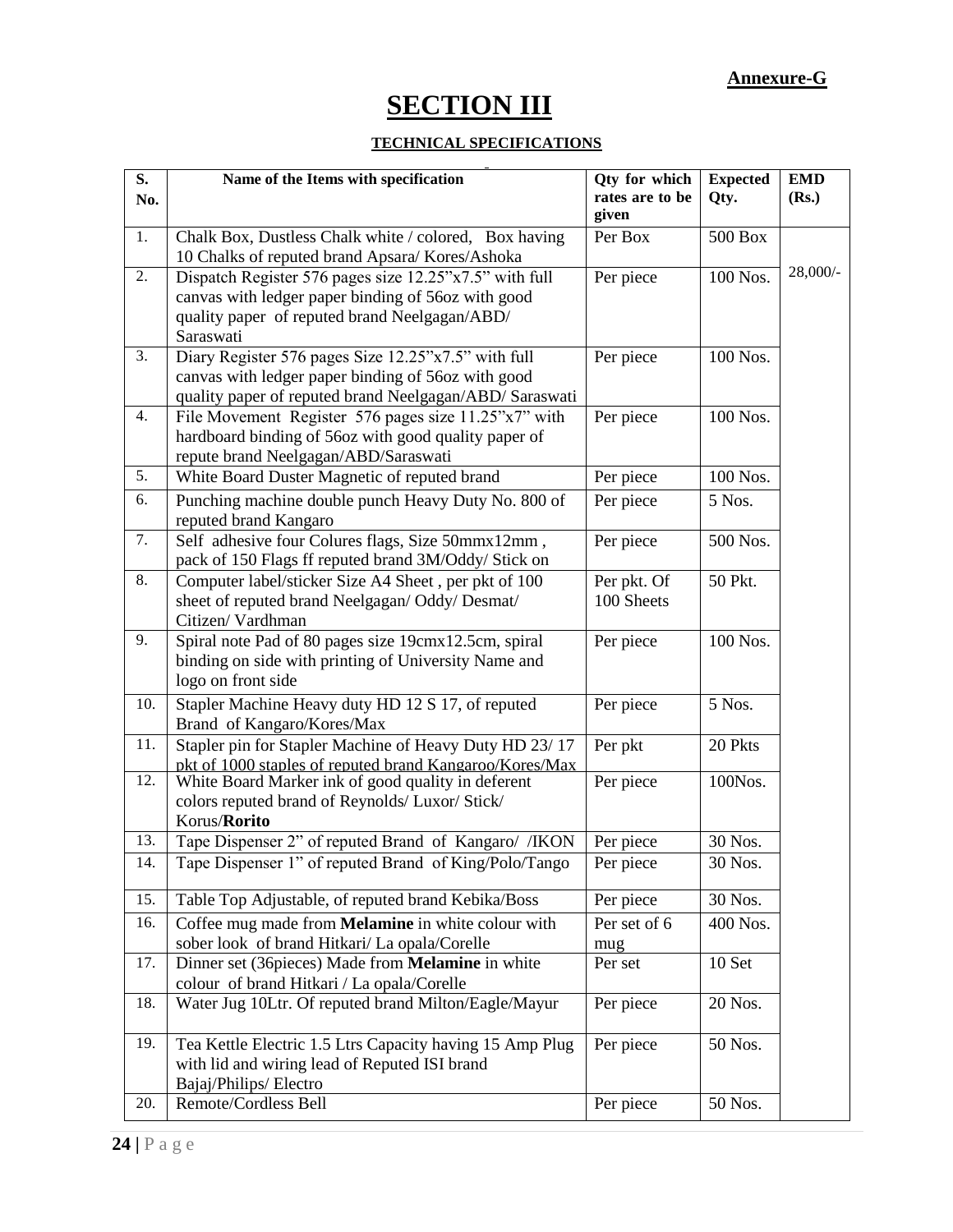| S.<br>No. | Name of the Items with specification                                                                                                                                                                                    | Qty for which<br>rates are to be | <b>Expected</b><br>Qty. | <b>EMD</b><br>(Rs.) |
|-----------|-------------------------------------------------------------------------------------------------------------------------------------------------------------------------------------------------------------------------|----------------------------------|-------------------------|---------------------|
| 21.       | Electric operated Hot cases Big size (Height: 17-18",                                                                                                                                                                   | given<br>Per piece               | 20 Nos.                 |                     |
| 22.       | Electric Extension Board with wire, 6-16 Amps. With                                                                                                                                                                     | Per piece                        | 300 Nos.                |                     |
|           | fuse, indicator light one switch and 3-4 points to connect                                                                                                                                                              |                                  |                         |                     |
|           | <b>ISI Mark</b>                                                                                                                                                                                                         |                                  |                         |                     |
| 23.       | Scissor Big 8" Kebica/KBI/Omax/ Kangaro                                                                                                                                                                                 | Per piece                        | 20 Nos.                 |                     |
| 24.       | Wall Clock, Ajanta/Sonata                                                                                                                                                                                               | Per Piece                        | 50 Nos.                 |                     |
| 25.       | Pen Drive 8 GB (Plastic body) Kingston/Moser<br>Bear/Sony/Scandisk/Panasonic/HP                                                                                                                                         | Per Piece                        | 100 Nos.                |                     |
| 26.       | Pen Drive 16GB (Plastic body) Kingston/Moser<br>Bear/Sony/Scandisk/Panasonic/HP                                                                                                                                         | Per Piece                        | 60 Nos.                 |                     |
| 27.       | Photo Copy Toner Ricoh 1230 D                                                                                                                                                                                           | Per Piece                        | 06 Nos.                 |                     |
| 28.       | Ink Cartridge Black 600 ml (CPI7)for Gastetner machine<br>no 5308 (RICOH)                                                                                                                                               | Per Piece                        | 20 Nos.                 |                     |
| 29.       | Master Roll for Gestetner machine no 5308 (RICOH)                                                                                                                                                                       | Per Piece                        | 15 Nos.                 |                     |
| 30.       | Master Roll for Gastetner Machine DX 4640                                                                                                                                                                               | Per Piece                        | 20 Nos.                 |                     |
| 31.       | Ink for Gastetner Machine DX 4640                                                                                                                                                                                       | Per Piece                        | 40 Nos.                 |                     |
| 32.       | Riso Ink cartridge "Z" Type Black (S-4251) for Risograph<br>Digital Duplicating Machine EZ-2000 AG                                                                                                                      | Per Piece                        | 30 Nos.                 |                     |
| 33.       | Riso Master Roll "Z" Type 70 A-4 (S-4284) for<br>Risograph Digital Duplicating Machine EZ-2000 AG                                                                                                                       | Per Piece                        | 20 Nos.                 |                     |
| 34.       | <b>Carbonized Safety Match Box</b>                                                                                                                                                                                      | Per Piece                        | 500 Nos.                |                     |
| 35.       | External Hard Disc (3TB to 5TB) with external power<br>supply of Seagate//Transcend/Toshiba                                                                                                                             | Per Piece                        | 20 Nos.                 |                     |
| 36.       | Toner for Konica Minolta -Bizhub 554e<br>[Part code: A33K091 (TN 513)]                                                                                                                                                  | Per Piece                        | 05Nos.                  |                     |
| 37.       | Samsung INK-M43Black Inkjet Print Cartridge                                                                                                                                                                             | Per Piece                        | 05 Nos.                 |                     |
| 38.       | Hand Wash Refill pack for 100ml/200ml from reputed<br>manufacturer Dettol/ Lifebuoy                                                                                                                                     | Per piece                        | Nos.                    |                     |
| 39.       | Photostat/Computer paper A-4 size (210x297 mm)75<br>GSM ream of 500 sheets net weight 2.34 Kg per ream<br>having capacity for double sided copying from reputed<br>manufacturing<br>Century/Power/Spectra/Balarpur/Modi | Per ream                         | 5000<br>Nos.            |                     |
| 40.       | Photostat/Computer paper A-4 size Coloured, 75 GSM<br>ream of 500 sheets net weight 2.30 Kg per ream having<br>capacity for double sided copying from reputed<br>manufacturing Tarang/Sprint/Century/Dasmat             | Per ream                         | 100 Nos.                |                     |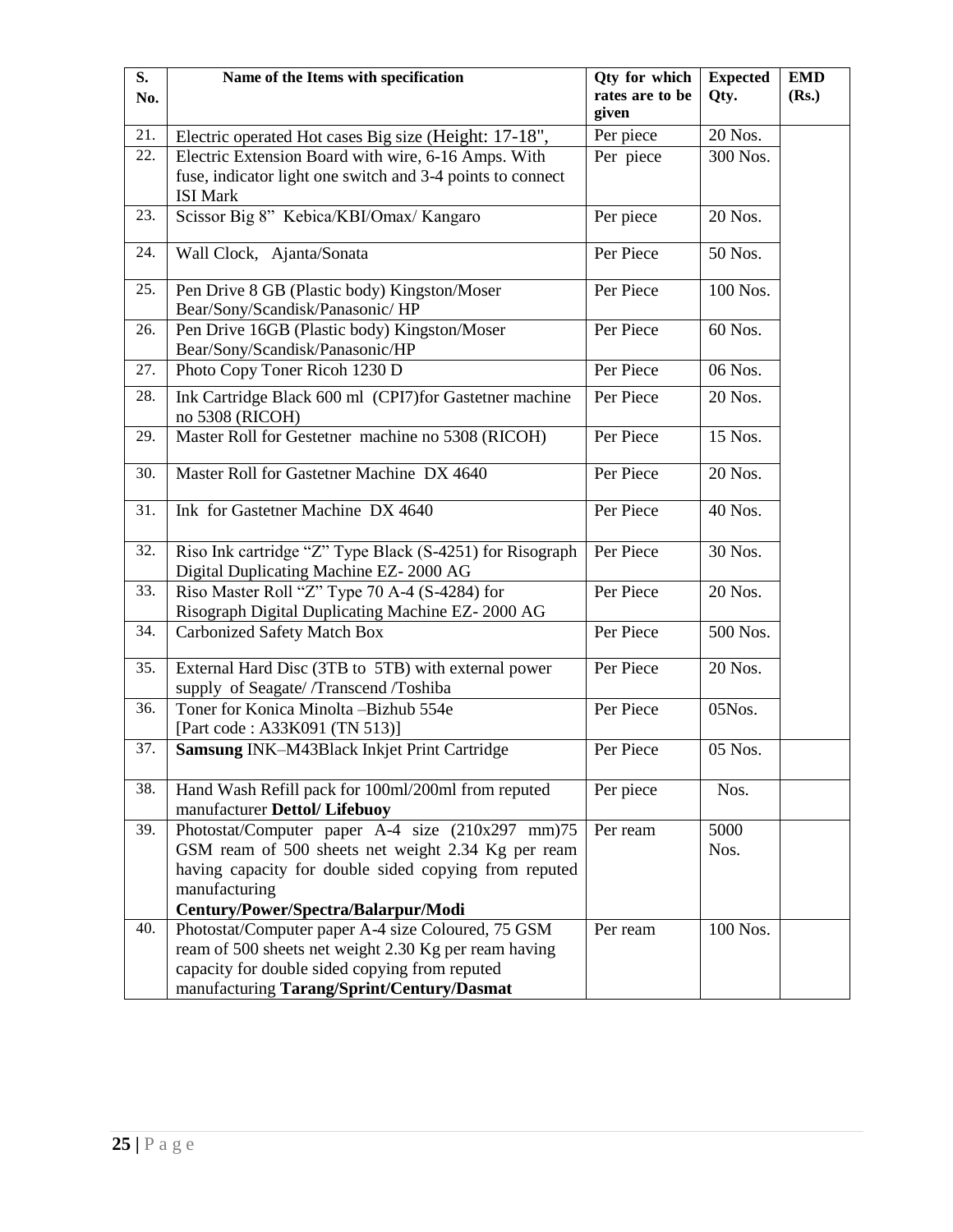# **SECTION IV Annexure-H**

|           | <b>FINANCIAL BID</b>                                                                                                                                                       |                                           |                         |                        |                    |
|-----------|----------------------------------------------------------------------------------------------------------------------------------------------------------------------------|-------------------------------------------|-------------------------|------------------------|--------------------|
| S.<br>No. | Name of the Items with specification                                                                                                                                       | Qty for which<br>rates are to be<br>given | <b>Expected</b><br>Qty. | <b>Rates</b><br>in Rs. | Rates in<br>figure |
|           | Chalk Box, Dustless Chalk white / colored, Box having<br>10 Chalks of reputed brand Apsara/ Kores/Ashoka                                                                   | Per Box                                   | 500 Box                 |                        |                    |
| 2.        | Dispatch Register 576 pages size 12.25"x7.5" with full<br>canvas with ledger paper binding of 56oz with good<br>quality paper of reputed brand Neelgagan/ABD/<br>Saraswati | Per piece                                 | 100 Nos.                |                        |                    |
| 3.        | Diary Register 576 pages Size 12.25"x7.5" with full<br>canvas with ledger paper binding of 56oz with good<br>quality paper of reputed brand Neelgagan/ABD/<br>Saraswati    | Per piece                                 | 100 Nos.                |                        |                    |
| 4.        | File Movement Register 576 pages size 11.25"x7" with<br>hardboard binding of 56oz with good quality paper of<br>repute brand Neelgagan/ABD/Saraswati                       | Per piece                                 | 100 Nos.                |                        |                    |
| 5.        | White Board Duster Magnetic of reputed brand                                                                                                                               | Per piece                                 | 100 Nos.                |                        |                    |
| 6.        | Punching machine double punch Heavy Duty No. 800 of<br>reputed brand Kangaro                                                                                               | Per piece                                 | 5 Nos.                  |                        |                    |
| 7.        | Self adhesive four Colures flags, Size 50mmx12mm,<br>pack of 150 Flags ff reputed brand 3M/Oddy/ Stick on                                                                  | Per piece                                 | 500 Nos.                |                        |                    |
| 8.        | Computer label/sticker Size A4 Sheet, per pkt of 100<br>sheet of reputed brand Neelgagan/ Oddy/ Desmat/<br>Citizen/Vardhman                                                | Per pkt. Of<br>100 Sheets                 | 50 Pkt.                 |                        |                    |
| 9.        | Spiral note Pad of 80 pages size 19cmx12.5cm, spiral<br>binding on side with printing of University Name and<br>logo on front side                                         | Per piece                                 | 100 Nos.                |                        |                    |
| 10.       | Stapler Machine Heavy duty HD 12 S 17, of reputed<br>Brand of Kangaro/Kores/Max                                                                                            | Per piece                                 | 5 Nos.                  |                        |                    |
| 11.       | Stapler pin for Stapler Machine of Heavy Duty HD 23/<br>17 pkt of 1000 staples of reputed brand                                                                            | Per pkt                                   | 20 Pkts                 |                        |                    |
| 12.       | White Board Marker ink of good quality in deferent<br>colors reputed brand of Reynolds/ Luxor/ Stick/<br>Korus/ <b>Rorito</b>                                              | Per piece                                 | 100Nos.                 |                        |                    |
| 13.       | Tape Dispenser 2" of reputed Brand of Kangaro/                                                                                                                             | Per piece                                 | 30 Nos.                 |                        |                    |
| 14.       | Tape Dispenser 1" of reputed Brand of<br>King/Polo/Tango                                                                                                                   | Per piece                                 | 30 Nos.                 |                        |                    |
| 15.       | Table Top Adjustable, of reputed brand Kebika/Boss                                                                                                                         | Per piece                                 | 30 Nos.                 |                        |                    |
| 16.       | Coffee mug made from Melamine in white colour with<br>sober look of brand Hitkari/ La opala/Corelle                                                                        | Per set of 6<br>mug                       | 400 Nos.                |                        |                    |
| 17.       | Dinner set (36pieces) Made from Melamine in white<br>colour of brand Hitkari / La opala/Corelle                                                                            | Per set                                   | 10 Set                  |                        |                    |
| 18.       | Water Jug 10Ltr. Of reputed brand Milton/Eagle/Mayur                                                                                                                       | Per piece                                 | 20 Nos.                 |                        |                    |
| 19.       | Tea Kettle Electric 1.5 Ltrs Capacity having 15 Amp<br>Plug with lid and wiring lead of Reputed ISI brand<br>Bajaj/Philips/ Electro                                        | Per piece                                 | 50 Nos.                 |                        |                    |
| 20.       | Remote/Cordless Bell                                                                                                                                                       | Per piece                                 | 50 Nos.                 |                        |                    |
| 21.       | Electric operated Hot cases Big size (Height: 17-18")                                                                                                                      | Per piece                                 | 20 Nos.                 |                        |                    |
| 22.       | Electric Extension Board with wire, 6-16 Amps. With<br>fuse, indicator light one switch and 3-4 points to connect<br><b>ISI Mark</b>                                       | Per piece                                 | 300 Nos.                |                        |                    |